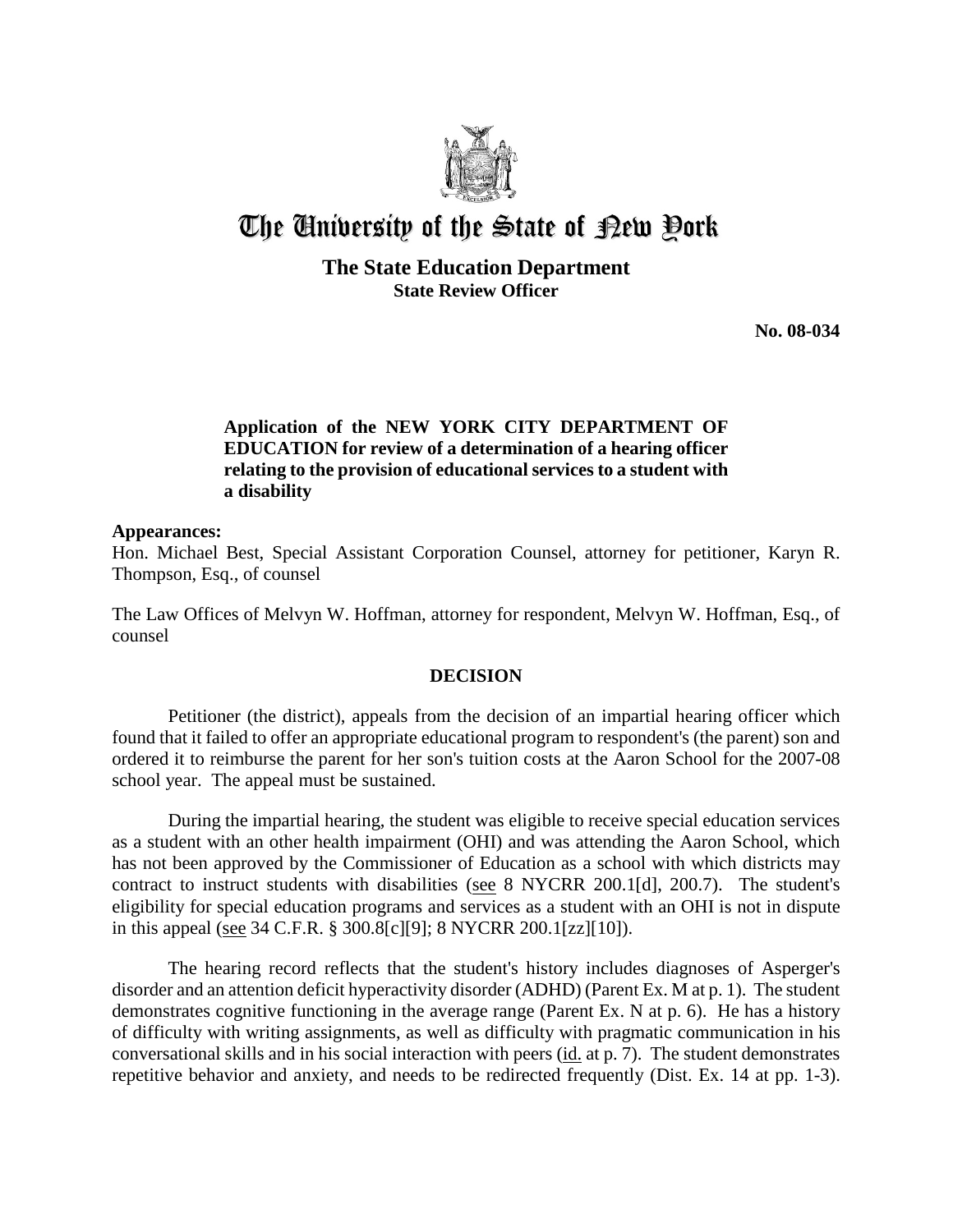The hearing record also reflects that the student's history includes difficulties with sensory integration and a low tolerance for frustration (Tr. p. 37; Dist. Ex. 12 at p. 4).

During the student's kindergarten year, an occupational therapist noted that the student engaged in behaviors such as placing his hands over his ears and rubbing his body (Tr. pp. 25, 137; Dist. Ex. 12 at p. 6). The occupational therapist recommended that the student be evaluated by the district and suggested that he receive private occupational therapy (OT) in the interim (Tr. p. 138; Dist. Ex. 12 at p. 7). The district conducted an OT evaluation of the student on March 21, 2003 that indicated that the student demonstrated sensory modulation problems (Dist. Ex. 15 at pp. 1, 4). He had difficulty screening, registering and processing incoming sensory information, and he presented with disorganized, inefficient problem solving and motor output (id. at p. 4). The OT evaluation report stated that the student's excessive movements interfered with his personal boundaries, impulse control and coordination skills (id.). The student's fine motor skills were reportedly not developed to an age appropriate level and upper extremity instability was noted (id.). The OT evaluator indicated that the student's difficulties directly affected his ability to adequately perform age appropriate tasks at home and at school (id.). Individual OT was recommended two times per week for 30-minute sessions (id.). The evaluation report also noted that the student had been receiving private OT for several months (id.).

The district conducted a psychological evaluation of the student on April 8, 2003 (Dist. Ex. 13 at pp. 1, 4). Administration of the Wechsler Preschool and Primary Scale of Intelligence-Revised (WPPSI-R) yielded a verbal IQ score of 102, a performance IQ score of 98, and a full scale IQ score of 100, all in the average range (id. at p. 3). The psychological evaluation report indicated that the student was socially oriented and intelligent, but had an impulsive response style (id. at p. 4). The evaluation report described the student as able to learn through both visual and auditory modalities, and noted that he had good long term memory for facts and common sense verbal reasoning skills (id.). Behaviorally, the student presented with symptoms consistent with ADHD, executive dysfunction, and a motor coordination disorder (id.). The evaluator recommended that the student be classified with an OHI and that he receive support to develop his pragmatic language, motor coordination, self-regulation and sensory integration skills (id.). The evaluator indicated that the student was able to learn "in the mainstream" with the full-time presence of an extra adult in his classroom to help him organize his behavior and modulate his responses (id.).

On April 11, 2003, the district conducted an observation of the student in his kindergarten class (Dist. Ex. 14 at p. 1). The observation report reflected that the student was in a class of 17 children, one teacher, one teacher assistant, and one student teacher (id.). The student required repetition of directions and redirection and he also displayed a frequent need to move/sprawl about the room (id.).

For the 2003-04 school year, when the student would be in the first grade, the district's Committee on Special Education (CSE) reportedly recommended that the student attend a collaborative team teaching (CTT) class (Tr. pp. 26-27, 138). According to the parent, the district did not have a first grade CTT class at that time (Tr. pp. 27, 138). Consequently, the student was reportedly placed part-time in a general education first grade class and part-time in an inclusion kindergarten class (Tr. p. 27). The student received OT services during the 2003-04 school year (Tr. p. 170).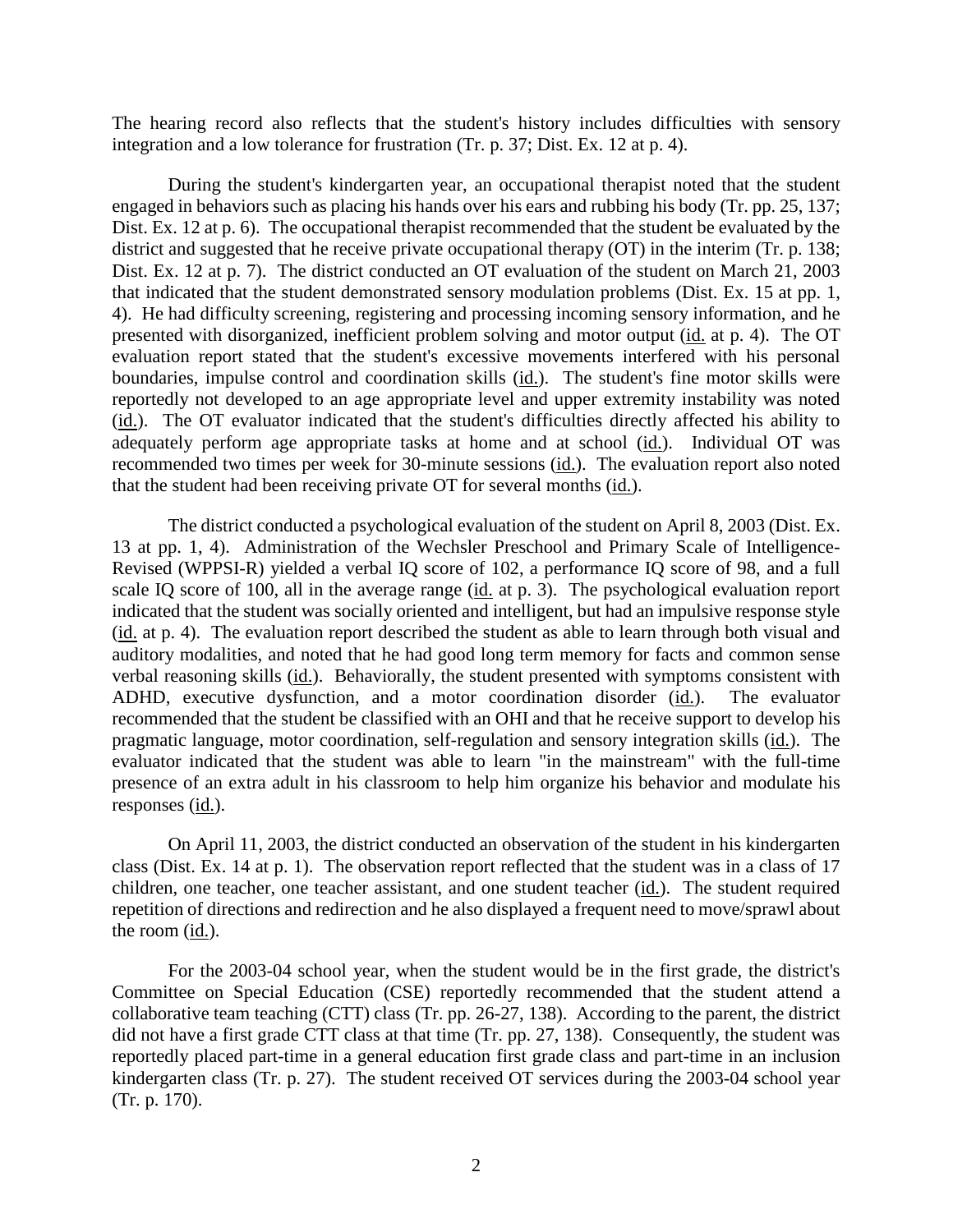For the 2004-05, 2005-06 and 2006-07 school years, the student attended CTT classes at a district school for grades two, three and four, respectively (Tr. p. 29). During the 2004-05 school year, the student was referred to the CSE for a speech and language evaluation due to concerns regarding his speech-language skills (Tr. p. 170; Dist. Ex. 11 at p. 1). A February 2, 2005 speech and language evaluation report indicated that administration of the Clinical Evaluation of Language Fundamentals-4 (CELF-4) yielded a core language standard score (and percentile) of 90 (25) and an expressive language standard score of 85 (16) (Dist. Ex. 11 at p. 2). The speech and language evaluation report stated that the student presented with low average performance in his receptive and expressive language skills and speech-language therapy was not recommended (id. at p. 3).

The parent stated that all of the student's teachers since kindergarten told her to enroll the student in a special education school and she refused (Tr. p. 138). The parent stated that the student's fourth grade teacher indicated to her that the student was not doing all of his work in class and that during writing time, the student "just kind of sits there" (Tr. p. 139). The parent stated that the student's grades during his fourth grade year "seemed okay" despite his anxiety and teasing from other children (id.).

In September 2006, the student was evaluated at a private autism center to assess whether he met the criteria for a diagnosis of autism (Parent Ex. N at p. 1). Administration of the Autism Diagnostic Observation Schedule (ADOS) and the Autism Diagnostic Interview (ADI) yielded results that indicated the student met criteria for a diagnosis of an autistic disorder (id. at pp. 2-4). Administration of the Wechsler Intelligence Scale for Children-Fourth Edition (WISC-IV) yielded average standard scores (SS) of 100 for the verbal comprehension index, and 94 for the perceptual reasoning index, as well as a low average SS of 88 for both the working memory and the processing speed indices (id. at p. 6). The student achieved an average full scale IQ score of 91 (id.). Completion of the Vineland Adaptive Behavior Scales, Survey Form (VABS) via interview with the parent resulted in responses that indicated the student's communication abilities were within normal limits for his age, but that he had difficulty with more complex expressive tasks (id.). Delays were also revealed in the areas of basic adaptive skills specific to daily living and socialization skills which were characterized by need for assistance in personal care, difficulty initiating conversations on topics of interest to others, and responding to indirect cues in conversations (id. at pp. 6-7). The student was described as able to participate in activities with others, able to follow the rules of the game, and at times having difficulty controlling his anger when denied his own way (id. at p. 7). The resultant evaluation report indicated that the student's symptoms were indicative of Asperger's disorder and included deficits in pragmatic communication such as in his conversational skills and deficits in his social interaction with peers (id.). The student demonstrated repetitive behaviors such as complex hand movements with body rocking and telling the same jokes repeatedly (id.). The student was described as exhibiting "considerable anxiety" that appeared to impair his daily functioning (id.). Recommendations included OT that focused on the student's independence in self-care and targeted his motor deficits, and counseling either at school or privately to address concerns relating to his anxiety, anger management and frustration tolerance (id. at p. 8). In addition, a recommendation was made for intervention to target the student's socialization skills and teach cooperative interactive skills with same age peers "that promote integration into general society" (id.).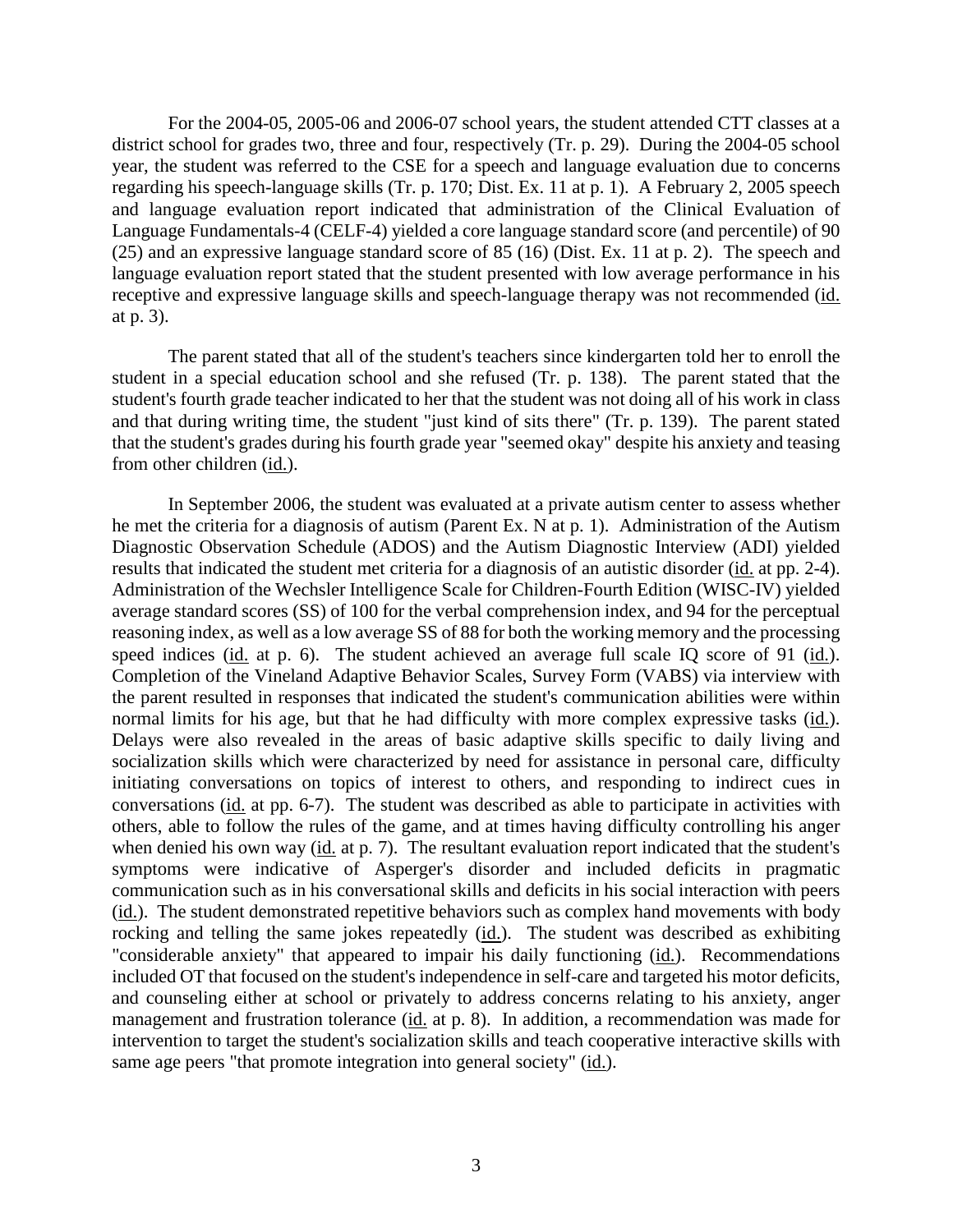A private speech and language evaluation was conducted in September 2006 to evaluate the student's level of functioning and to determine his need for therapy (Parent Ex. M at p. 1). Administration of the CELF-4 yielded standard (and percentile) scores of 84 (14) in core language, 85 (16) in receptive language, 77 (6) in expressive language, 76 (5) in language content, and 88 (21) in language memory (id. at p. 2). The speech and language evaluation report stated that the student presented with significant receptive, expressive and pragmatic language delays (id.). He demonstrated relative strength in short term memory tasks such as following complex directions requiring understanding of linguistic concepts and forming semantic relationships (id. at p. 4). The student was unable to retain information from a short story or complete tasks relying heavily on verbal skills such as word definitions, formulating sentences, and describing relationships between words (id.). The student's performance during formal testing "improved drastically" when he was encouraged or praised, but he was unable to complete tasks without the provision of external cues (id.). The speech and language evaluation report indicated that pragmatically, the student displayed immature body language and conversational skills (id.). "[N]on-productive" behaviors such as making sounds, fidgeting and placing his head on the table that interfered with processing information and completing tasks were noted (id.). The student did successfully ask for clarification when tasks were unclear to him (id.). Language therapy was recommended to focus on story comprehension, inference skills, problem solving abilities, defining words, defining relationships between words, review of left/right orientation and sequential concepts and narrative development (id.). A tutor as well as a reading and writing assessment were also recommended (id.).

An October 2, 2006 private OT evaluation report indicated that the parent's main concerns involved the student's decreased attention, clumsy behavior, difficulty with auditory processing, decreased social abilities with peers and his tendency to seek vestibular and proprioceptive input (Parent Ex. L at pp. 1, 5). Administration of the Bruininks-Oseretsky Test of Motor Proficiency, the Beery-Buktenica Developmental Test of Visual-Motor Integration, and Winnie Dunn's Sensory Profile detected that the student displayed below average performance in the areas of upper-limb speed, dexterity, and sensory processing (id.). OT was recommended one time per week for 45 minutes to address upper extremity fine motor manipulation, dexterity, speed, and accuracy, as well as sensory regulation and discrimination (id. at p. 5).

By letter dated October 24, 2006, the CSE requested that the parent provide consent for an evaluation of the student, that she advise the CSE of any specific assessments she wanted administered to her son and that she provide any private evaluation material that would assist the CSE (Parent Ex. S). In an October 30, 2006 letter to the CSE, the parent requested that the student receive speech and language, psychological, and OT evaluations (Parent Ex. T). The parent also provided consent for the CSE to evaluate the student (Parent Ex. S).

On or about December 15, 2006, the parent completed an application for the student's admission to the Aaron School (Dist. Ex. 18 at p. 1).

On January 12, 2007, the district's school psychologist conducted a 30-minute classroom observation of the student during a social studies lesson (Dist. Ex. 22). The school psychologist reported her observations of the student's behavior during the student's transition into the classroom, while the student was required to attend to an activity, and the appropriateness of the student's socialization with peers and his imitation of behaviors exhibited by peer models (id.).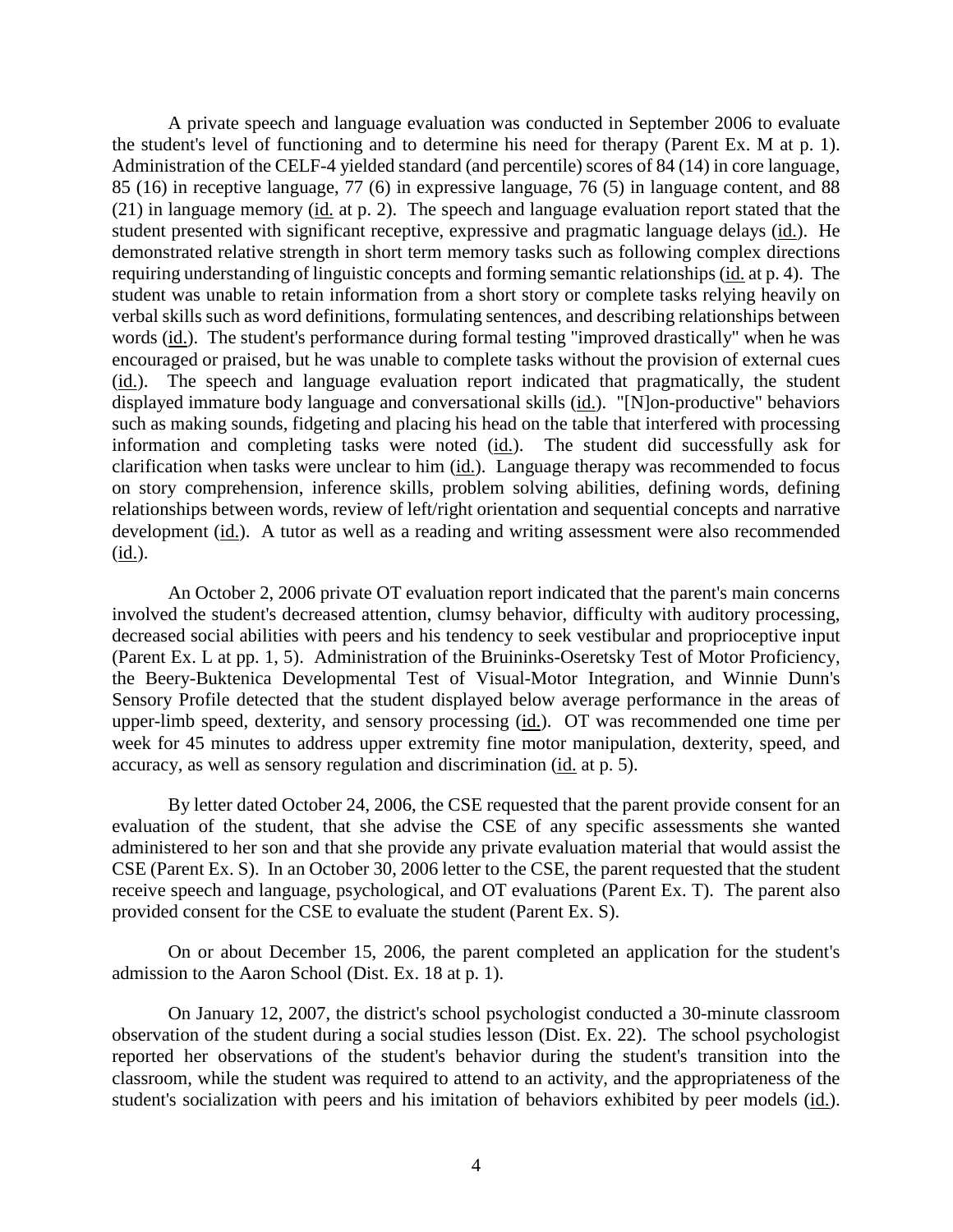The psychologist observed the student fidgeting and stretching (id.). The psychologist reported that the student exhibited compliance with unexpected directions and demands and that the student read "clearly, audibly and fluidly" when requested by the teacher (id.). The psychologist further stated the student interacted appropriately with a neighboring classmate (id.).

A January 19, 2007 OT progress note written by a district occupational therapist indicated that the student received OT services two times per week for 30-minute sessions in a group of three (Dist. Ex. 10 at p. 1). The student was reported to have mastered the "Handwriting Without Tears" cursive handwriting program (id.). He worked on keyboarding skills and was able to complete typing exercises demonstrating speed and accuracy (id.). Administration of the Beery Visual-Motor Integration Test yielded results within age appropriate limits for the visual-motor and motor coordination subtests, and significantly below average range limits on the visualperceptual subtest (id.). The progress report indicated that the student struggled with independently organizing his personal belongings and needed school materials (id.). The OT report also indicated that the student was cooperative, motivated and a valued member of his class (id.). He displayed shyness and anxiety related to performing challenging tasks in a group, but he showed progress in his tolerance for answering questions when provided with support by the teacher (id.). The occupational therapist opined that a larger group setting seemed to be overwhelming for the student because he sometimes appeared over-stimulated or defensive to auditory, visual or kinesthetic input (id.). The progress note indicated that at times the student had difficulty regulating his alertness and emotional state, and might become over-excited, or he might avoid challenging tasks by turning away or hiding his head in his arms on his desk (id.). The student was also described as having difficulty sitting still in his seat while trying to remain focused on a task (id.). The OT progress report indicated that the student struggled with tasks that required novel and/or refined fine and gross motor skills, often rushing through motor tasks that required attention to spatial and sequential organization (id.). He had difficulty with activities involving postural control and muscle tone but participated fully within the school setting including gym and recess (id.). Recommendations included an air-filled seat cushion for home and school to facilitate posture and attention for writing activities; a desk checklist to facilitate end-of-the-day "pack-up" and independence in organizing his belongings; a computer assistive technology evaluation to assess his need for typing software; a word processor and a graphic organizer to facilitate task initiation and organization; and a home exercise program to continue development of body awareness, motor planning and sequencing (id. at p. 2).

On January 19, 2007, the CSE convened for the student's triennial review and to develop his individualized education program (IEP) (Dist. Ex. 3 at p. 13). The CSE recommended that the student remain eligible for special education as a student with an OHI and continue in a 12:1 CTT class (id.). The January 19, 2007 IEP indicates that the student's related services were modified to include individual OT one time per week for 30 minutes and group speech-language therapy two times per week for 30 minutes (id. at pp. 14, 21, 23).<sup>1</sup> Testing accommodations included a separate location (maximum 8); double time with breaks as needed; directions read, reread and rephrased

<sup>&</sup>lt;sup>1</sup> It is unclear from the January 19, 2007 IEP what size group the CSE recommended for the student's speechlanguage therapy (see Dist. Ex. 3 at pp. 14, 23).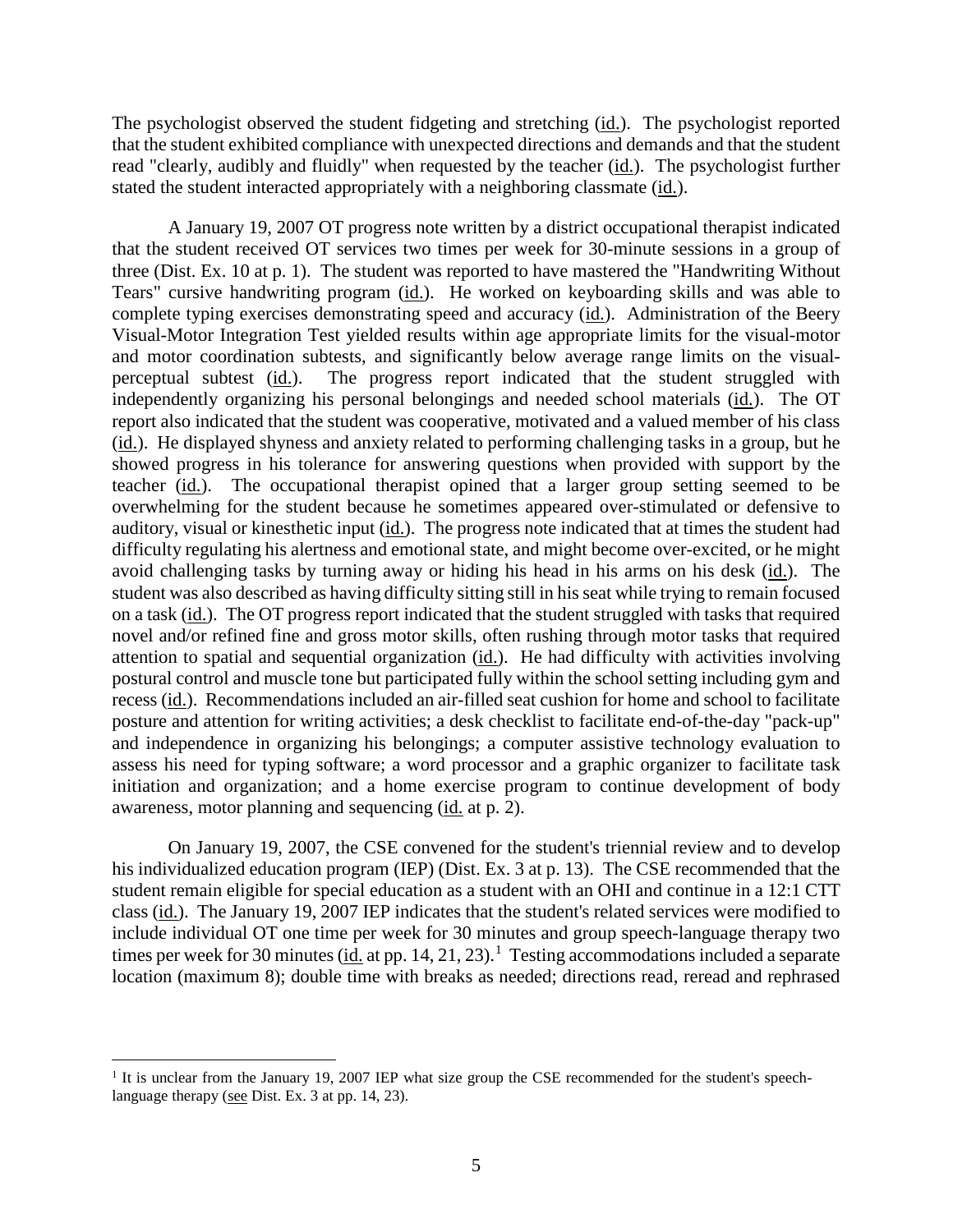to support and sustain attention and effort; "masks" and markers as appropriate to support place keeping and organization; and answers recorded in any manner (id. at p. 23).

On March 9, 2007, the district conducted an augmentative and alternative communication (AAC) evaluation of the student per referral by the district's occupational therapist, to determine if technology could improve the student's written output (Parent Ex. K at p. 1).<sup>2</sup> The AAC evaluation report recommended that the student receive a word processor, Kidspirastion software, a "graphic organizer applet," a printer and related accessories (id. at p. 4).

On March 21, 2007, the parent signed a contract for the student's enrollment at the Aaron School for the 2007-08 school year (Parent Ex. I). The hearing record reflects that between March 2007 and December 2007 the parent made tuition payments totaling \$27,500 to the Aaron School (Dist. Ex. 17; Parent Ex. O at pp. 1-4).

On April 25, 2007 the district's occupational therapist completed paperwork to modify the student's IEP to include the recommended AAC device (Parent Ex. H). The CSE convened on April 26, 2007 and added the student's need for assistive technology to the student's IEP (Parent Ex. P at pp. 1-2).

On June 6, 2007, the district's psychologist conducted an educational evaluation of the student (Parent Ex. G at p. 1). Informal assessment of the student's behavior revealed initial confusion and reluctance to participate upon meeting the examiner with whom he was unfamiliar (id.). The examiner observed the student tremble, cover his ears as if to block out the examiner's voice, fidget with his hands, jerk his head, talk loudly and stick his head in his shirt when frustrated (id.). Additional behaviors included apparent pleasure in receiving praise for a job well done, perseverance if he thought he could get an answer right, struggle with focus, a need for complete quiet, and frustration if interrupted by any noise (id.). Administration of the Wechsler Individual Achievement Test-Second Edition (WIAT-II) yielded above grade level skills in isolated word reading (81st percentile) and spelling skills (73rd percentile) (id. at p. 2). Reading comprehension was at the student's grade level (53rd percentile) (id.). The educational evaluation report indicated that the student's difficulties with expressive language may have compromised his reading comprehension results as the student often provided brief responses that lacked pertinent information, although he appeared to know more than what he expressed (id.). Regarding the student's math skills, although he scored within the average range (37th percentile), his difficulty with concentration and attention caused him to make minor errors on the paper and pencil calculations portion of the subtest (id.). When given word problems requiring math calculations on the math reasoning subtest the student scored in the above average range (82nd percentile) (id.). The evaluator concluded that although the student was functioning at or above grade level in math and reading, his low frustration tolerance, reported lack of motivation in the larger class setting, and difficulty attending and concentrating may interfere with the student's ability to work to his optimum ability in the general education class setting (id.). The evaluation report also noted that

<sup>&</sup>lt;sup>2</sup> The hearing record contains multiple duplicative exhibits. For purposes of this decision, only Parent exhibits were cited in instances where both a District and Parent exhibit were identical. I remind the impartial hearing officer that it is her responsibility to exclude evidence that she determines to be irrelevant, immaterial, unreliable or unduly repetitious (8 NYCRR 200.5[j][3][xii][c]; see Application of the Bd. of Educ., Appeal No. 06-074).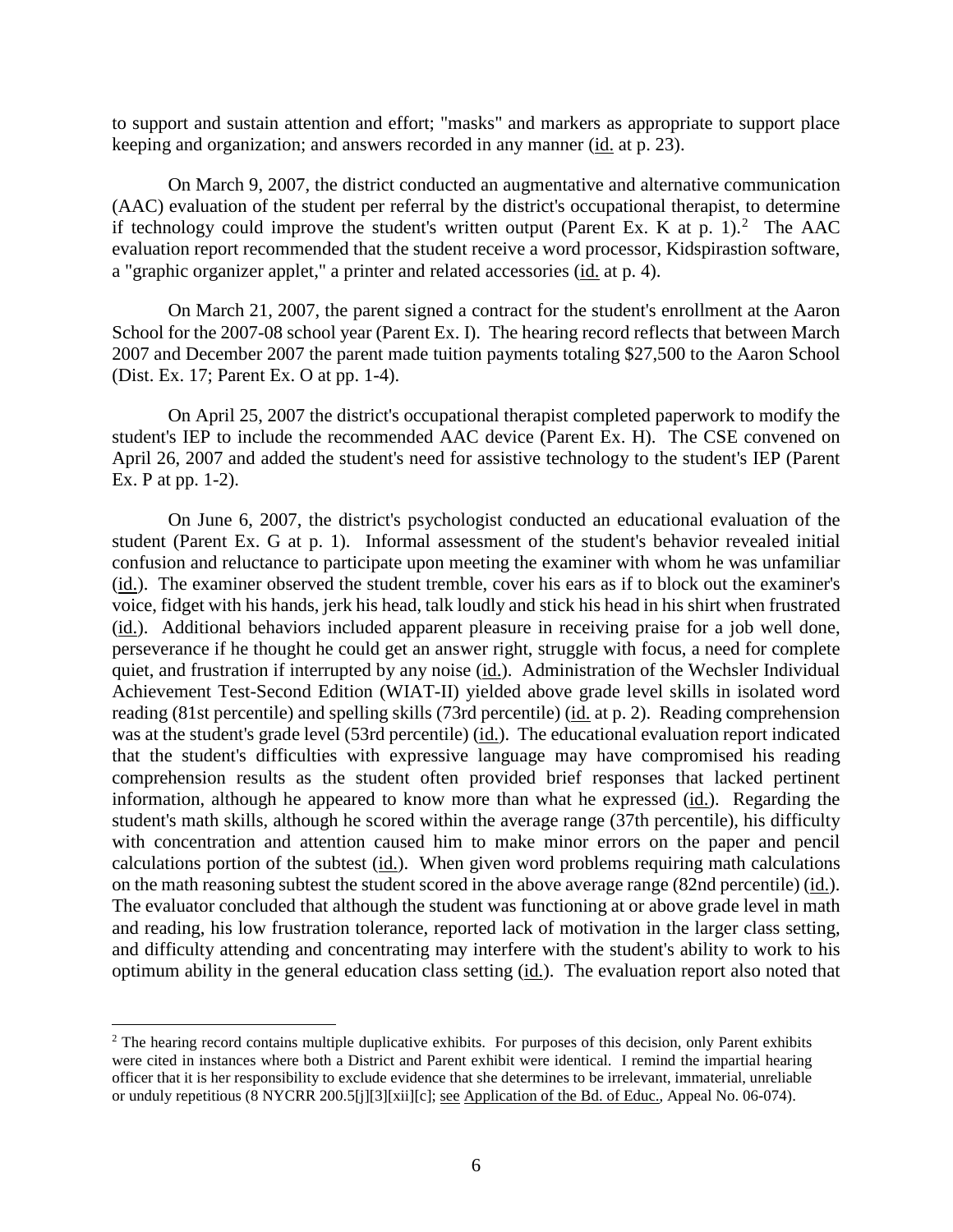anxiety and social awkwardness may also hamper the student's ability to do group work and make meaningful connections with same age peers (id.).

The CSE reconvened for a "requested review" on June 8, 2007 (Parent Ex. F at pp. 1-2). Attendees included the parent, the school psychologist who also acted as district representative, the student's special education teacher and the student's school based occupational therapist (id. at p. 2). The school psychologist reported that the regular education teacher arrived five to ten minutes after the meeting started, but was "filled in" on what had transpired during her absence (Tr. pp. 198-99). The CSE continued the student's classification of an OHI and recommended a placement change from the CTT class to a 12:1 special class in a community school based on the student's severe anxiety, low frustration tolerance, difficulties with attention, and his need for consistency (Parent Ex. F at pp. 1-3, 11). The CSE recommended continuing speech-language therapy and OT, and added to the student's IEP group counseling one time per week for 30 minutes in a group of four as well as computer assistive technology (id. at pp. 2, 5, 10). The June 8, 2007 IEP indicated that the student's behavior did not seriously interfere with instruction and could be addressed by the regular education and/or special education classroom teacher, and that no behavior intervention plan was needed for the student (id. at p. 4).

A July 3, 2007 Final Notice of Recommendation (FNR) indicated that the student was offered a specific 12:1 special class placement at one of the district's schools with related services of OT, speech-language therapy, and counseling (Parent Ex. E).

By letter dated August 1, 2007, the parent notified the CSE that her son would be attending the Aaron School for the 2007-08 school year (Parent Ex. D). The parent requested the district provide "appropriate special education, related services and special education transportation" to and from the Aaron School (id.). She also provided consent for the CSE to exchange information with the Aaron School (id.).

In an August 20, 2007 letter to the CSE, the parent stated that her son needed a small school and a small class environment that had an appropriate special education program and services to meet his needs (Dist. Ex. C). The parent alleged in her letter that the CSE had not offered a free appropriate public education (FAPE) to the student for the 2007-08 school year and that she had no alternative but to place her son at the Aaron School beginning September 2007 (id.). The parent informed the CSE that she would be seeking tuition reimbursement for the Aaron School, as well as special education transportation and related services for the student (id.).

The student began attending the Aaron School on or about September 5, 2007 where he was repeating the fourth grade for the 2007-08 school year (Tr. pp. 30, 151).<sup>3</sup>

The hearing record reflects that the parent visited the district's recommended class in September 2007 (Dist. Ex. 5; Parent Ex. B).<sup>4</sup> In a September 27, 2007 letter to the CSE, the parent

<sup>&</sup>lt;sup>3</sup> The hearing record offers no explanation why the student was repeating fourth grade at the Aaron School.

<sup>&</sup>lt;sup>4</sup> A September 27, 2007 letter from the parent to the CSE indicates that she visited the recommended class on September 6, 2007 (Parent Ex. B). A visitor log reflects that the parent visited the recommended school on September 12, 2007 (Dist. Ex. 5).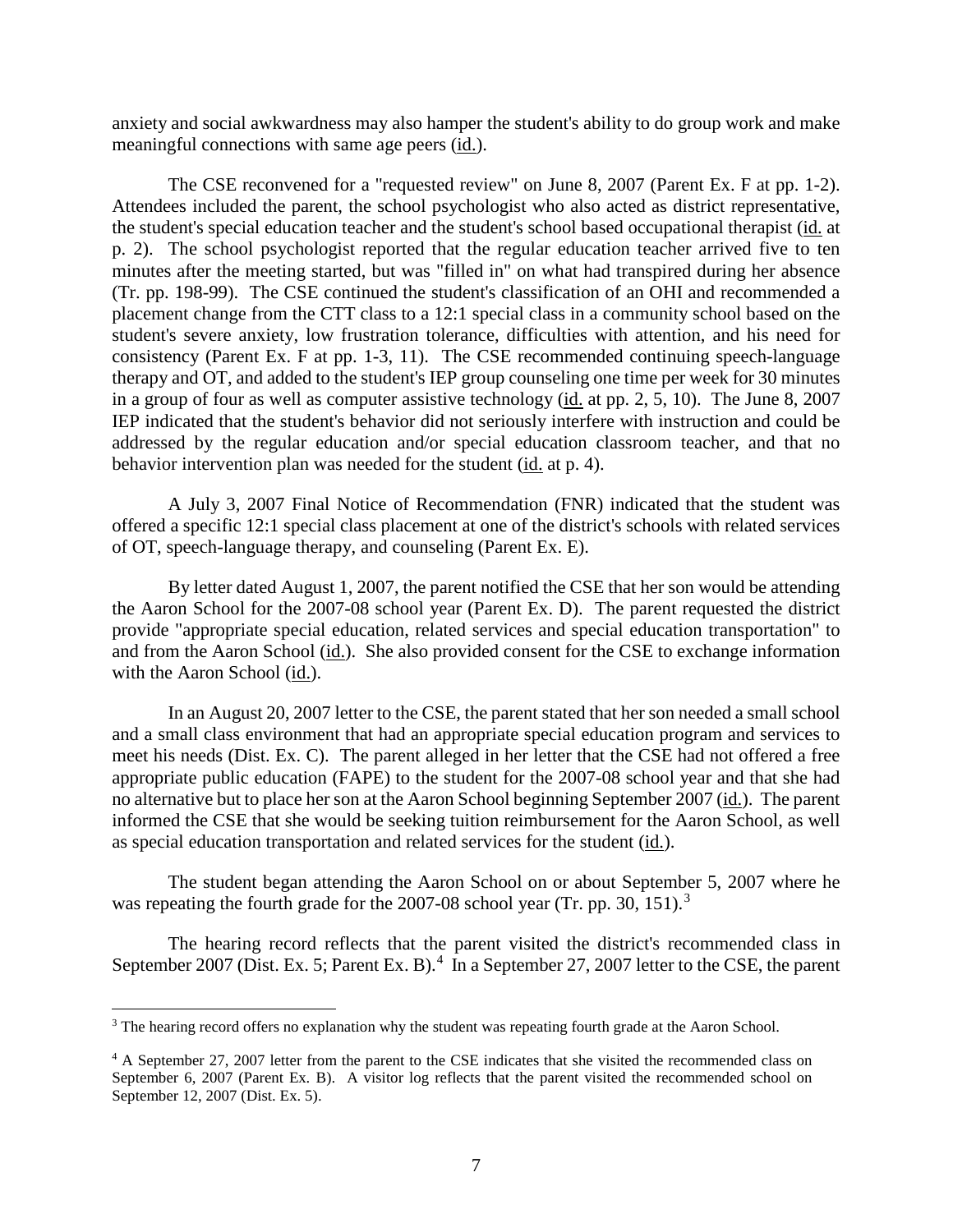expressed her concerns about the district's recommended school (Parent Ex. B). Specifically, the parent noted that the recommended school had at least 500 children and that the atmosphere was "overwhelming for [the student] due to his sensory and anxiety issues" (id.). The parent indicated that the self-contained class had only one teacher and that the student required at least two teachers due to his attention deficits and lack of executive function skills (id.). The parent also noted that the class had a wide range of ages and the students in the class ranged from third grade to fifth grade (id.). As the student was academically at the fifth grade level, the parent indicated that some of the other students in the class were significantly below his level of instruction (id.). The parent further indicated in her letter that "most importantly the school does not address [the student's] social and emotional deficits" that "hinder his ability to learn and take direction" (id.). In addition, the parent alleged that there was no on-site occupational therapist at the district's recommended school (id.).

By due process complaint notice dated September 28, 2007, the parent requested an impartial hearing asserting that the district failed to offer her son a FAPE for the 2007-08 school year because the student's IEP was both procedurally and substantively flawed (Dist. Ex. 1). In particular, the parent asserts that she did not receive a class profile and program description; she did not have the opportunity to visit the district's recommended program until September 6, 2007 at which time she found the placement to be inappropriate because of the 12:1 ratio of students to teacher; and the district's program could not meet her son's social, emotional or OT needs (id.). The parent requested tuition reimbursement for the Aaron School for the 2007-08 school year, as well as transportation and related services for the student (id.).

By response dated October 23, 2007, the district replied to the parent's due process complaint notice (Dist. Ex. 2 at p. 3). The district's response consisted solely of a checklist indicating the student's classification, the CSE's recommended educational program, the decisionmaking materials referenced by the CSE, the other programs considered but rejected by the CSE, and the date which the district issued an FNR to the parent (id. at pp. 1-3).

An impartial hearing was held on December 13, 2007 and January 31, 2008 (Tr. pp. 1, 176). By decision dated March 11, 2008, the impartial hearing officer found that the district failed to offer a FAPE to the student (IHO Decision at p. 17). Specifically, the impartial hearing officer found that the regular education teacher did not meaningfully participate in the June 8, 2007 IEP meeting; the student's assigned 12:1 class was not appropriately grouped in terms of academics, social development, physical development, and management needs; the student would not be able to negotiate the hallways of the district's recommended school due to the number of students attending the school; the CSE failed to develop a functional behavioral assessment (FBA) and a corresponding behavioral intervention plan (BIP); the district failed to discuss the student's 2007- 08 IEP goals with the parent thereby depriving her of the opportunity to meaningfully participate in the development of the 2007-08 IEP; the CSE did not recommend an auditory processing evaluation; and the CSE did not recommend an FM trainer for the student (id. at pp. 13-17). Additionally, the impartial hearing officer found that the goals included in the June 8, 2007 IEP were deficient and deprived the student a FAPE, and that the district was required to conduct a psychological evaluation of the student because it was requested by the parent (id. at pp. 16-17). With regard to the appropriateness of the Aaron School, the impartial hearing officer held that the parent demonstrated that the Aaron School provided an appropriate program for the student (id. at p. 17). The impartial hearing officer determined that equitable considerations weighed in the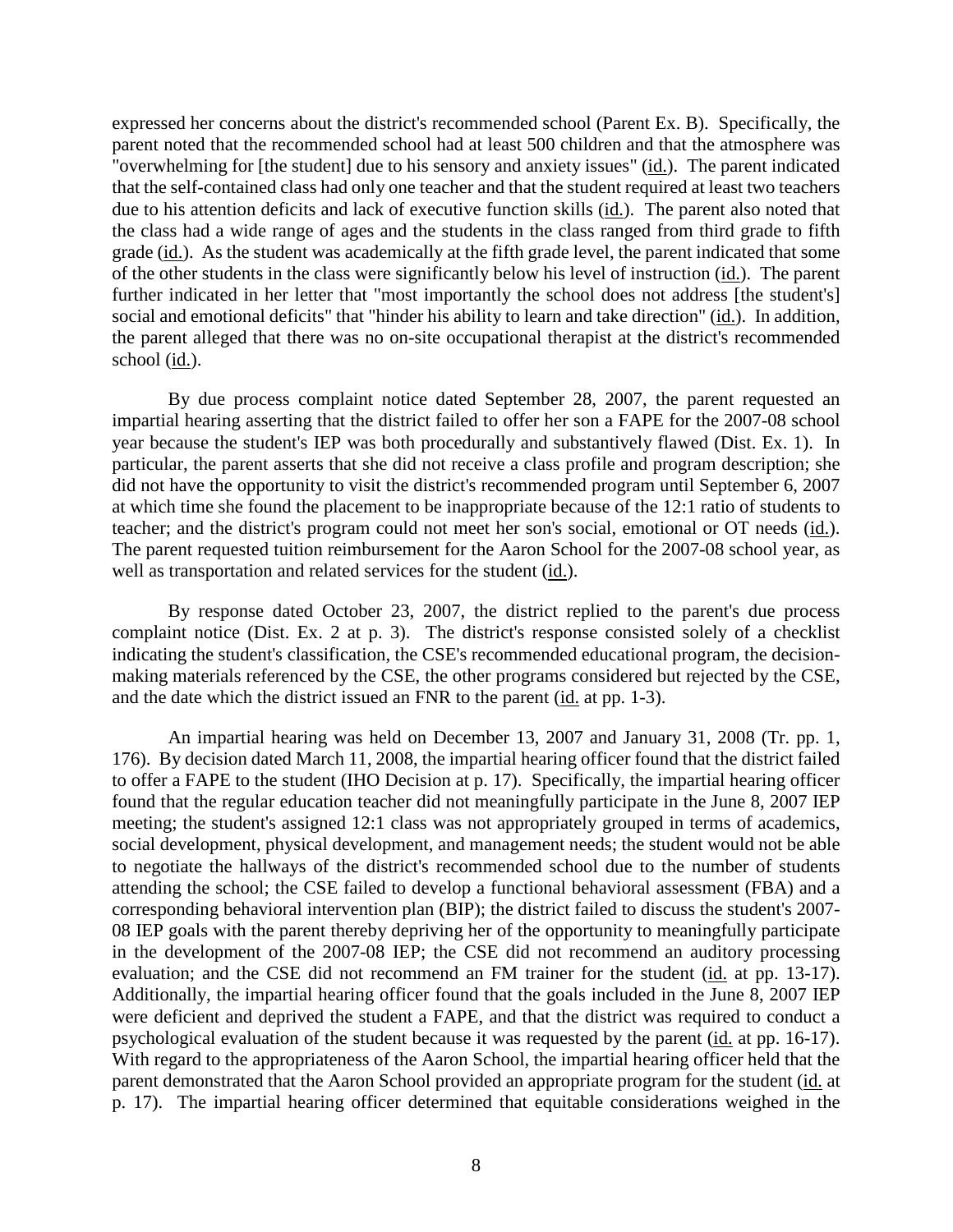parent's favor (id.). She ordered the district to reimburse the parent for the student's tuition at the Aaron School for the 2007-08 school year and provide transportation services for the student (id. at p. 18).

The district appeals and asserts that the impartial hearing officer erred in finding that it did not offer the student a FAPE for the 2007-08 school year. In particular, the district asserts that the impartial hearing officer erred in even considering the parent's allegations about the student's IEP raised during the impartial hearing because she failed to raise the allegations in her impartial hearing request. The district further asserts that the impartial hearing officer erred in finding that the Aaron School is an appropriate placement for the student and that equitable considerations weigh in favor of the parent. The district requests that the impartial hearing officer's order awarding the parent tuition for the 2007-08 be vacated.

In her answer, the parent maintains that the impartial hearing officer's decision was correctly decided and that the decision should be upheld.

The impartial hearing officer's order that the district provide transportation services for the student has not been appealed by the district (IHO Decision at p. 18). An impartial hearing officer's decision is final and binding upon the parties unless appealed to a State Review Officer (34 C.F.R. § 300.510[a]; 8 NYCRR 200.5[k]). Consequently, this part of the decision is final and binding (Application of the Dep't of Educ., Appeal No. 08-025; Application of a Child with a Disability, Appeal No. 07-050; Application of a Child with a Disability, Appeal No. 07-026; Application of a Child Suspected of Having a Disability, Appeal No. 06-092; Application of a Child with a Disability, Appeal No. 06-085; Application of a Child with a Disability, Appeal No. 04-024; Application of a Child with a Disability, Appeal No. 03-108; Application of a Child with a Disability, Appeal No. 02-100).

A central purpose of the Individuals with Disabilities Education Act (IDEA) (20 U.S.C. §§ 1400-1482) is to ensure that students with disabilities have available to them a FAPE (20 U.S.C. § 1400[d][1][A]; see Schaffer v. Weast, 546 U.S. 49, 51 [2005]; Bd. of Educ. v. Rowley, 458 U.S. 176, 179-81, 200-01 [1982]; Frank G. v. Bd. of Educ., 459 F.3d 356, 371 [2d Cir. 2006]). A FAPE includes special education and related services designed to meet the student's unique needs, provided in conformity with a written IEP (20 U.S.C. § 1401[9][D]; 34 C.F.R. § 300.17[d]; see 20 U.S.C. § 1414[d]; 34 C.F.R. § 300.320).<sup>5</sup>

- (C) include an appropriate preschool, elementary school, or secondary school education in the State involved; and
- (D) are provided in conformity with the individualized education program required under section 1414(d) of this title.

(20 U.S.C. § 1401[9]).

 <sup>5</sup> The term "free appropriate public education" means special education and related services that--

<sup>(</sup>A) have been provided at public expense, under public supervision and direction, and without charge;

<sup>(</sup>B) meet the standards of the State educational agency;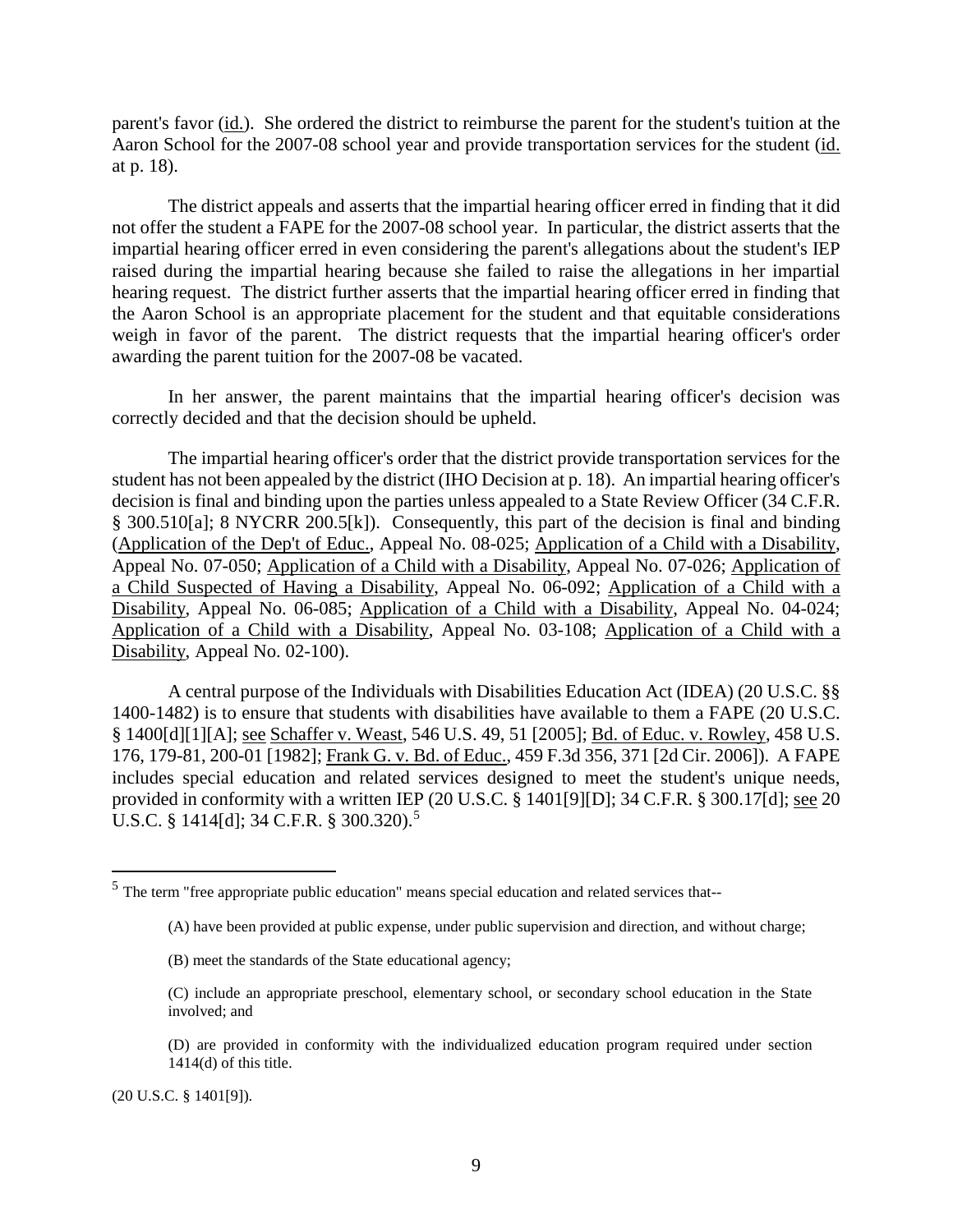A FAPE is offered to a student when (a) the board of education complies with the procedural requirements set forth in the IDEA, and (b) the IEP developed by its CSE through the IDEA's procedures is reasonably calculated to enable the student to receive educational benefits (Rowley, 458 U.S. at 206-07; Cerra v. Pawling Cent. Sch. Dist., 427 F.3d 186, 192 [2d Cir. 2005]). While school districts are required to comply with all IDEA procedures, not all procedural errors render an IEP legally inadequate under the IDEA (Grim v. Rhinebeck Cent. Sch. Dist., 346 F.3d 377, 381 [2d Cir. 2003]; Perricelli v. Carmel Cent. Sch. Dist., 2007 WL 465211, at \*10 [S.D.N.Y. Feb. 9, 2007]). Under the IDEA, if a procedural violation is alleged, an administrative officer may find that a student did not receive a FAPE only if the procedural inadequacies (a) impeded the student's right to a FAPE, (b) significantly impeded the parents' opportunity to participate in the decision-making process regarding the provision of a FAPE to the student, or (c) caused a deprivation of educational benefits (20 U.S.C. § 1415[f][3][E][ii]; 34 C.F.R. § 300.513[a][2]; Matrejek v. Brewster Cent. Sch. Dist., 471 F. Supp. 2d 415, 419 [S.D.N.Y. 2007]).

The IDEA directs that, in general, an impartial hearing officer's decision must be made on substantive grounds based on a determination of whether the child received a FAPE (20 U.S.C. § 1415[f][3][E][i]; 34 C.F.R. § 300.513[a][1]). A school district offers a FAPE "by providing personalized instruction with sufficient support services to permit the child to benefit educationally from that instruction" (Rowley, 458 U.S. at 203). However, the "IDEA does not itself articulate any specific level of educational benefits that must be provided through an IEP" (Walczak v. Florida Union Free Sch. Dist., 142 F.3d 119, 130 [2d Cir. 1998]; see Rowley, 458 U.S. at 189). The statute ensures an "appropriate" education, "not one that provides everything that might be thought desirable by loving parents" (Walczak, 142 F.3d at 132, quoting Tucker v. Bay Shore Union Free Sch. Dist., 873 F.2d 563, 567 [2d Cir. 1989] [citations omitted]; see Grim, 346 F.3d at 379). Additionally, school districts are not required to "maximize" the potential of students with disabilities (Rowley, 458 U.S. at 189, 199; Grim, 346 F.3d at 379; Walczak, 142 F.3d at 132). Nonetheless, a school district must provide "an IEP that is 'likely to produce progress, not regression,' and . . . affords the student with an opportunity greater than mere 'trivial advancement'" (Cerra, 427 F.3d at 195, quoting Walczak, 142 F.3d at 130 [citations omitted]; see Perricelli, 2007 WL 465211, at \*15). The IEP must be "reasonably calculated to provide some 'meaningful' benefit" (Mrs. B. v. Milford Bd. of Educ., 103 F.3d 1114, 1120 [2d Cir. 1997]; see Rowley, 458 U.S. at 192). The student's recommended program must also be provided in the least restrictive environment (LRE) (20 U.S.C. § 1412[a][5][A]; 34 C.F.R. §§ 300.114[a][2][i], 300.116[a][2]; 8 NYCRR 200.1[cc], 200.6[a][1]; see Walczak, 142 F.3d at 132).

An appropriate educational program begins with an IEP that accurately reflects the results of evaluations to identify the student's needs, establishes annual goals related to those needs, and provides for the use of appropriate special education services (Application of the Bd. of Educ., Appeal No. 08-005; Application of the Dep't of Educ., Appeal No. 07-018; Application of a Child with a Disability, Appeal No. 06-059; Application of the Dep't of Educ., Appeal No. 06-029; Application of a Child with a Disability, Appeal No. 04-046; Application of a Child with a Disability, Appeal No. 02-014; Application of a Child with a Disability, Appeal No. 01-095).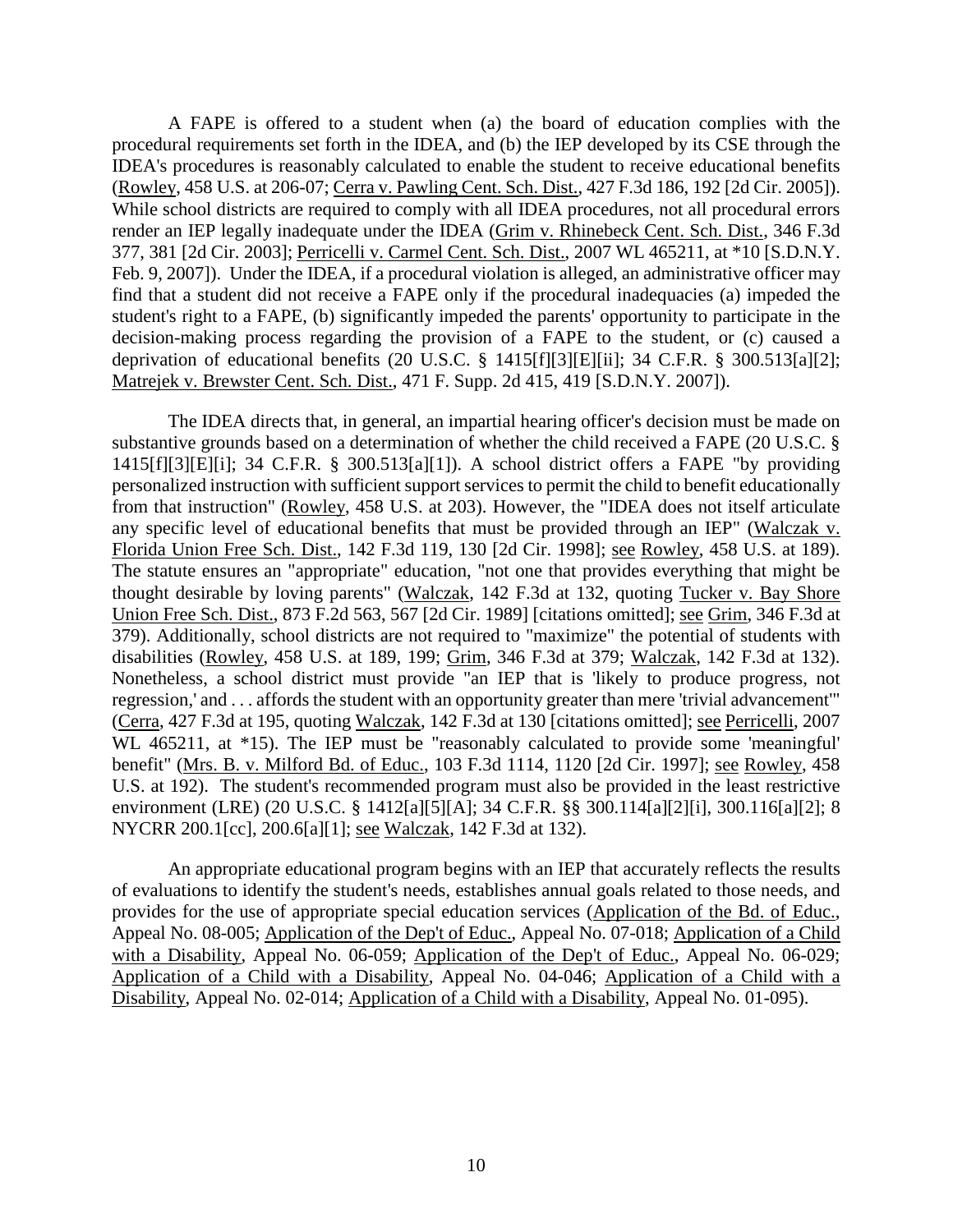The burden of persuasion in an administrative hearing challenging an IEP is on the party seeking relief (see Schaffer, 546 U.S. at 59-62 [finding it improper under the IDEA to assume that every IEP is invalid until the school district demonstrates that it is not]).<sup>6</sup>

Returning to the instant case, I will first address the district's assertion that the impartial hearing officer erred in finding that the student's 2007-08 IEP is deficient because the regular education teacher missed five to ten minutes of the CSE meeting (see IHO Decision at p. 14). The district argues that the regular education teacher's absence was de minimus, that the regular education teacher was filled in by other CSE participants upon arriving at the meeting, and that the absence did not deprive the student of a FAPE.

A regular education teacher of a student is to participate in the development, review, and revision of a student's IEP to the extent appropriate including a determination of "[a]ppropriate positive behavorial interventions and supports and other strategies for the child" (34 C.F.R. § 300.324[a][3][i]; 8 NYCRR 200.3[a][1][ii]). Here, the hearing record reflects that the regular education teacher arrived five to ten minutes late to the June 8, 2007 CSE meeting which lasted 45 minutes or longer (Tr. p. 199). The district's psychologist who also attended the June 2007 CSE meeting reported that upon the regular education teacher's arrival to the CSE meeting, she was filled in on what had transpired in the initial five or ten minutes of the meeting that she had missed (Tr. p. 199; Parent Ex. F at p. 2). There is no evidence in the hearing record reflecting that any concerns or questions regarding the student's academic needs related to his participation in general education were overlooked or not addressed as a result of the five to ten minute absence of the regular education teacher. Instead the hearing record reflects testimony by the special education teacher that would have been the student's teacher had he attended the proposed 12:1 special class placement for 2007-08 indicating that she uses a "standard curriculum" with modifications based on each student's learning and functioning styles (Tr. p. 255). The district psychologist testified that the CSE recommended a 12:1 special class placement primarily to address the student's attention, anxiety and social needs (Tr. pp. 201-02). The district's psychologist also testified that in evaluating and in participating in the development of the IEP for the student she spoke to one of the student's teachers and worked with the teacher on a reward system to positively reinforce the student's appropriate behavior (Tr. pp. 193, 204).

Based on the information before me, I find that the hearing record reflects that the regular education teacher attended the June 2007 CSE meeting. The parent failed to establish that the regular education teacher's late arrival to the CSE meeting impeded the student's right to a FAPE, significantly impeded the parent's opportunity to participate in the decision-making process regarding the provision of a FAPE to the student, or caused a deprivation of educational benefits

<sup>&</sup>lt;sup>6</sup> New York State amended its Education Law to place the burden of proof upon the school district during an impartial hearing, except that a parent seeking tuition reimbursement for a unilateral placement would continue to have the burden of proof regarding the appropriateness of such placement (Educ. Law § 4404[1][c], as amended by Ch. 583 of the Laws of 2007). The amended law took effect for impartial hearings commenced on or after October 14, 2007. Accordingly, in the instant case, the burden of persuasion that the district failed to offer the student a FAPE rested with the parent (see Application of the Dep't. of Educ., Appeal No. 08-018). Although the impartial hearing officer correctly identifies the burden of persuasion to be on the parent (IHO Decision at p. 12), she frequently determined throughout her analysis that the district failed to establish the appropriateness of its recommended program (see IHO Decision at pp. 14-17). In general, a misapplication of the burden of persuasion is reversible error (see M.M. v. Special Sch. Dist. No. 1, 512 F.3d 455, 459 [8th Cir. 2008]).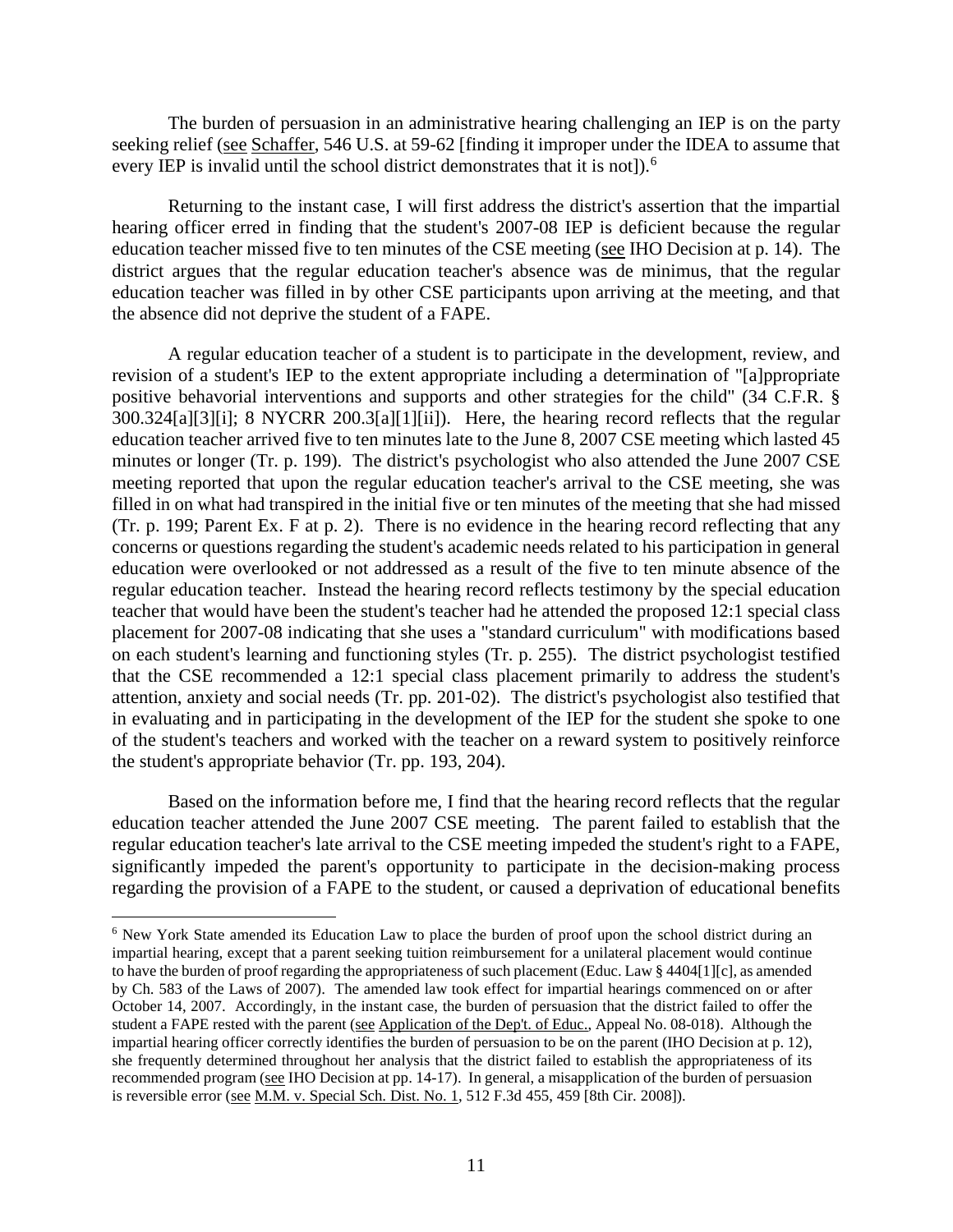(see 20 U.S.C. § 1415[f][3][E][ii]; 34 C.F.R. § 300.513[a][2]; 8 NYCRR 200.5[j][4][ii]). Accordingly, I find that the impartial hearing officer erred in concluding that the absence of the regular education teacher for the first five to ten minutes of the CSE meeting deprived the student of a FAPE.

Next, the district alleges that the impartial hearing officer erred in finding that the June 8, 2007 IEP is deficient because the district did not conduct a psychological evaluation as part of the student's triennial reevaluation when it was requested by the parent (see IHO Decision at pp. 16- 17). An initial evaluation must include an individual psychological evaluation "except when a school psychologist determines after an assessment of a school-age student . . . that a further evaluation is unnecessary" (8 NYCRR 200.4[b][1][ii], [b][2]). A reevaluation "shall be sufficient to determine the student's individual needs, educational progress and achievement, the student's ability to participate in instructional programs in regular education and the student's continuing eligibility for special education" (8 NYCRR 200.4[b][4]; see 34 C.F.R. § 300.305[a][2][iii][B]). As part of a reevaluation, the CSE and other qualified professionals as appropriate, must review existing evaluation data on the student (34 C.F.R. § 300.305[a][2]; 8 NYCRR 200.4[b][5][i], [ii][a]). On the basis of that review, and input from the parents, the group must determine what additional evaluation data, if any, are needed (34 C.F.R. § 300.305[a][2]; 8 NYCRR 200.4[b][5][i], [ii][a]). If additional data are not needed, the district must notify the parents of that determination and the reasons for such determination (34 C.F.R. § 300.305[d][1][i], [ii]; 8 NYCRR 200.4[b][5][iv]). The district must also notify the parents of their right "to request an assessment to determine whether . . . the student continues to be a student with a disability and to determine the student's educational needs" (34 C.F.R. § 300.305[d][1][i], [ii]; 8 NYCRR 200.4[b][5][iv]). However, "[t]he school district is not required to conduct the assessment unless requested to do so by the student's parents" (8 NYCRR 200.4[b][5][iv]; see 34 C.F.R. § 300.305[d][2]).

In the instant case, the hearing record reflects that a psychological evaluation of the student was conducted as part of the initial evaluation (Dist. Ex. 13). The parent did request in writing that the district complete a psychological evaluation of the student as part of the triennial evaluation (Parent Ex. T). The district's psychologist testified that she was uncertain if the parent had requested a psychological evaluation, but that there was no need to repeat cognitive testing of the student (Tr. pp. 214-15). She reached this determination after reviewing the student's April 2003 psychological evaluation that revealed the student's "intelligence was basically in the average range" (Tr. pp. 205, 226), and administering academic testing to the student in June 2007 which reflected that the student was at or above grade level in all areas (Tr. pp. 205, 224-25; Parent Ex. G at p. 2). The psychologist testified that although the student appeared to struggle, seemed visually frustrated during the educational evaluation, and was distracted by any noise; he did not completely disengage from the evaluation process, but continued to participate in the evaluation and did not need the process to stop at any point (Tr. p. 219).

The hearing record reflects that the district's psychologist viewed existing data and determined an additional psychological evaluation with cognitive testing was not needed. The psychologist testified that among other reports, she reviewed the student's April 2003 psychological evaluation, OT reports, and the March 2007 ACC evaluation (Tr. p. 197). In addition, the district's psychologist reported that in evaluating the student and in participating in the development of the June 8, 2007 IEP she spoke to the student's teacher and to his occupational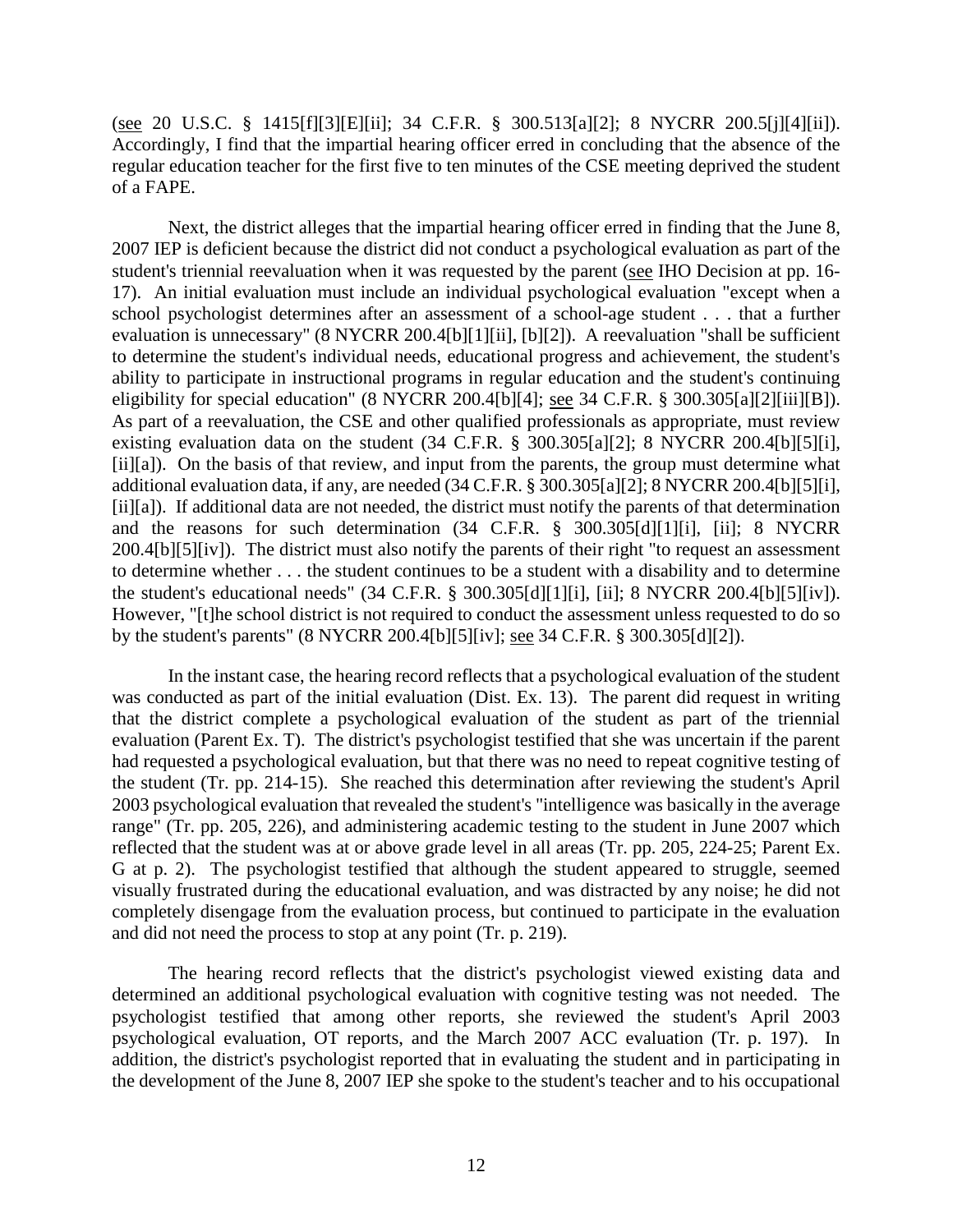therapist (Tr. pp. 193, 226). Pursuant to State regulations, an individual psychological evaluation is defined as:

> a process by which a New York State certified school psychologist or licensed psychologist uses, to the extent deemed necessary for purposes of educational planning, a variety of psychological and educational techniques and examinations in the student's native language, to study and describe a student's developmental, learning, behavioral, and other personality characteristics

#### (8 NYCRR 200.1[bb]).

The psychologist conducted a classroom observation of the student on January 12, 2007 to see how he fit into his classroom, how he compared to other students, and if any unusual behaviors stood out (Tr. p. 193; Dist. Ex. 22). The observation report and testimony by the psychologist indicates that the student was focused (Dist. Ex. 22). Overall, he behaved appropriately despite another class joining his class that day and the student being unexpectedly asked to volunteer to read aloud in front of the entire group (Tr. p. 195; Dist. Ex. 22). The psychologist stated that after the observation she spoke with the student's teacher who indicated that she was "not too surprised" by the student's behavior that day because he could be appropriate (Tr. pp. 195-96). Although the psychologist did observe the student to fidget and she saw some anxiety in the student, overall she felt he behaved appropriately and did not stand out in any way from any of the other students (Tr. p. 196). As noted above, the psychologist also administered a formal standardized instrument to assess the student's reading, math, written language, and oral language skills (Parent Ex. G).

The hearing record suggests that the parent may have been seeking cognitive testing of the student when she was requesting a psychological evaluation of the student. As indicated above, a psychological evaluation of the student was conducted that was consistent with State regulations (8 NYCRR 200.1[bb]). The hearing record demonstrates that updated cognitive testing was not required to identify current needs and develop an appropriate program for the student. I note however that it is not clear from the hearing record that the district was aware that the parent may have been seeking cognitive testing of the student. Moreover, there is no showing that the district's failure to conduct cognitive testing rendered the district's evaluative data insufficient to the extent that a FAPE was denied. The hearing record reflects that a private cognitive assessment of the student conducted in September 2006 was consistent with the district's previous assessment in April 2003 of the student's average cognitive abilities (compare Dist. Ex. 13, with Parent Ex. N).<sup>7</sup> Accordingly, the impartial hearing officer erred in finding that the district failed to offer the student a FAPE because it did not conduct a psychological evaluation.

The district asserts that the impartial hearing officer erred in finding that the student was denied a FAPE because it did not conduct an FBA or develop a BIP (see IHO Decision at pp. 15- 16). An FBA should be completed if a student's behavior "impedes his learning or that of others,

<sup>&</sup>lt;sup>7</sup> The hearing record is unclear whether the parent shared the private evaluation reports with the CSE.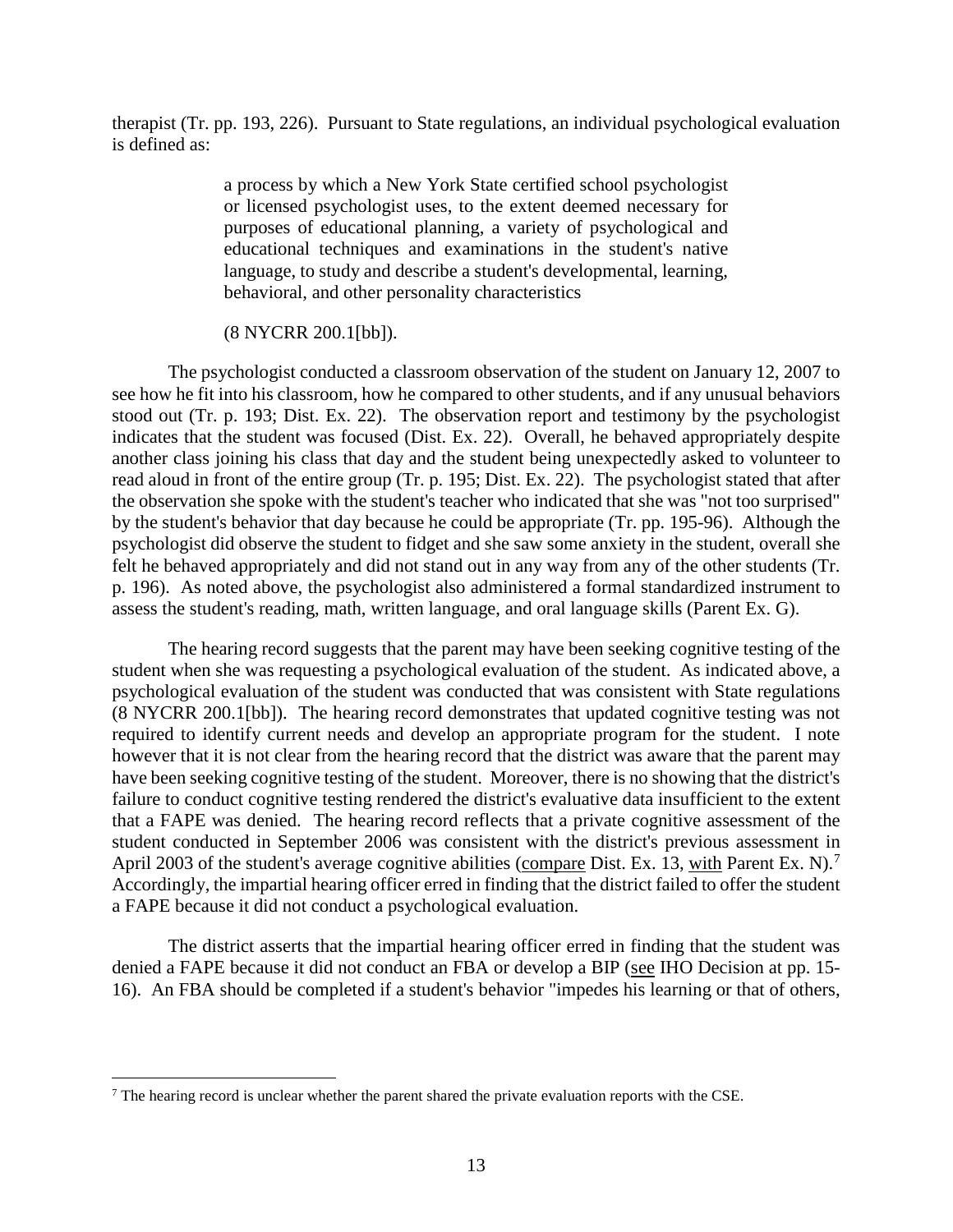as necessary to ascertain the physical, mental, behavioral, and emotional factors which contribute to the suspected disabilities" (8 NYCRR 200.4[b][1][v]; see 34 C.F.R. § 300.324[a][2][i]).<sup>8</sup>

In the present case, the district psychologist testified that the student's teacher would be able to address the student's behavior (Tr. p. 222). The psychologist explained that the teacher had definite coping skills in dealing with the student (id.). The psychologist and the teacher reportedly discussed the teacher's strategies for addressing the student's behavior, as well as motivational systems to use for the student (id.). Therefore, the psychologist did not feel that an FBA was necessary at the time of the CSE meeting in June 2007 (id.). Additional testimony revealed that the district psychologist had been in the student's classroom many times, and on at least two or three occasions she had the opportunity to observe him (Tr. p. 225). She indicated that although those evaluations were not formally written up, and that the student did display fidgeting of his body, at no time did the student stand out from the rest of the class (id.). The district's psychologist reported that the CSE addressed the student's anxiety, low frustration and organization needs through discussion about a reward system that the psychologist and the student's teacher created involving a computer program that the student enjoyed and that motivated him to work in a small group as needed (Tr. p. 204; Parent Ex. F at p. 3).

In consideration of the January 12, 2007 classroom observation conducted by the district psychologist that reflected the student's appropriate behavior in a classroom situation, his ability to persevere during the June 6, 2007 educational evaluation despite his anxiety and fidgeting, and the psychologist's testimony regarding her observations of the student in his classroom and how the CSE addressed the student's attention, anxiety and social needs, the hearing record does not support that the district was required to conduct an FBA or develop a BIP for the student (IHO Decision at pp. 15-16).

The district contends that the impartial hearing officer erred in finding that the student could not negotiate the halls in its recommended school (see IHO Decision at p. 15). However, in contrast to this finding, the hearing record specifies how the student would transition between various school environments. Testimony by the assistant principal of the recommended school indicates that the building contains approximately 450 students (Tr. p. 237). She stated that the 450 students never change classes at the same time (Tr. p. 238). The lower school, the part of the school that includes the student's recommended class, does not change classes and lunch times in the lower school vary by class (Tr. pp. 238, 263). The assistant principal testified that there is "never, at any time, that many students in the hallway" (Tr. p. 238). In addition, the special education program consists of 31 students divided among three self-contained classrooms: a kindergarten class, a class consisting of students in grades three, four and five, and another class consisting of students in grades six, seven and eight (Tr. p. 240). Testimony by the assistant principal reported that the students in the self-contained classes never leave their classes without

 <sup>8</sup> In developing an IEP and considering "special factors," when a student's behavior impedes learning, federal regulations (34 C.F.R. § 300.324[a][2][i]) and New York State regulations (8 NYCRR 200.4[d][3]) require consideration of strategies to address that behavior as part of the development of the IEP. Federal regulations (34 C.F.R. §§ 300.530[d][1][ii], 300.530[f][1][i]) and New York State regulations (8 NYCRR 201.3) also address preparation of, or review of, an FBA and BIP in disciplinary situations. In addition, as presented in the instant case, New York State regulations (8 NYCRR 200.4[d][3][i], 200.22[a],[b]), but not federal regulations, require consideration of an FBA and BIP in certain non-disciplinary situations.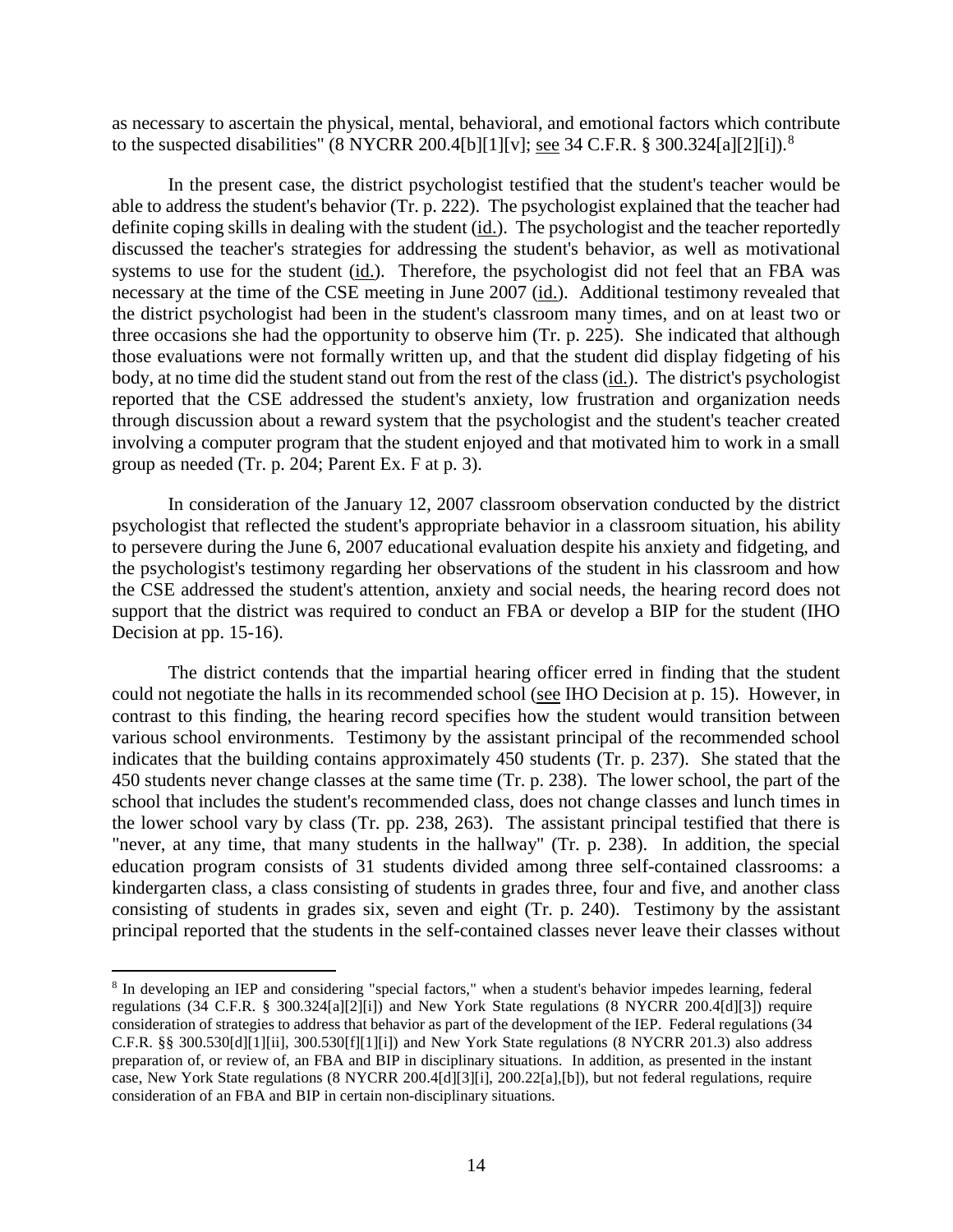being escorted in the hallways (Tr. p. 239). The assistant principal indicated that there is supervision in the hallways and the halls are neither crowded nor noisy  $(Tr. p. 237)$ . The guidance counselor and dean supervise specific floors and the assistant principal walks the hallways approximately three or four times a day (Tr. p. 238). The special education teacher of the recommended class reported that the entire school does not transition in and out of class at the same time (Tr. p. 263). Testimony by the assistant principal and the special education teacher reflect that the teacher escorts students whenever they leave the classroom, whether it be walking in the hallways to lunch, to physical education, specials, transitioning to academic subject classes, or to go home (Tr. pp. 242, 262, 275-76). The special education teacher stated that the class negotiates the hallways in a double-file line under her supervision and when she escorts the students to lunch she leaves her classroom five minutes before the other classes do so that there are no other students in the hallway (Tr. pp. 262, 275).

The hearing record also does not support a finding that the student would be unable to negotiate the hallways in a large school. A March 2003 OT evaluation indicates that the parent reported at that time that the student bumped into objects and people (Dist. Ex. 15 at p. 1). An October 2006 private OT evaluation also indicates that the parent described him as "clumsy" but the evaluation report makes no indication that the student bumped into people or things (Parent Ex. L at p. 5). A January 19, 2007 OT progress note conducted by the district indicates that the student was able to transition between activities throughout the school day and that he fully participated within the school setting including physical education and recess (Dist. Ex. 10 at p. 1). Furthermore, the January 12, 2007 classroom observation conducted by the district's psychologist makes no mention of the student bumping into objects or people (Dist. Ex. 22). The classroom observation report indicates that the psychologist observed the student as he was walking back from his computer class to his CTT class, and that upon entering the classroom he sat down at his desk (id.). Based on the foregoing, the hearing record does not support the conclusion that the student would not be able to negotiate the hallways in the district's recommended school.

The district contends that the impartial hearing officer erred in finding that the chronological age range of the students exceeded 36 months and therefore deprived the student of a FAPE (see IHO Decision at pp. 14-15). The chronological age range of students under the age of 16 years of age shall not exceed 36 months (8 NYCRR 200.6[h][5]). However, the chronological age range of the students is not a sole determiner as a range outside of 36 months has been found acceptable if the children appear to be appropriately grouped for instructional purposes (see Application of the Bd. of Educ., Appeal No. 06-023; Application of a Child with a Disability, Appeal No. 06-019). Students with disabilities are to be placed together for the purposes of special education and shall be grouped together so that the range of academic or educational achievement allows for individual students to achieve individual goals (8 NYCRR 200.1[ww][3][i], 200.6[a][3][i]). The social and physical levels of development of the individual students shall be considered to ensure beneficial growth to each student although neither should be a sole basis for determining placement (8 NYCRR 200.6[a][3][ii], [iii]). Further, the

 <sup>9</sup> The hearing record does not support the impartial hearing officer's finding that the assistant principal concluded that the halls of the school were noisy and crowded (IHO Decision at p. 6). Instead, the hearing record reflects that the assistant principal reported that the hallways are not noisy and crowded, and that 450 students never change classes at the same time (Tr. pp. 237-38).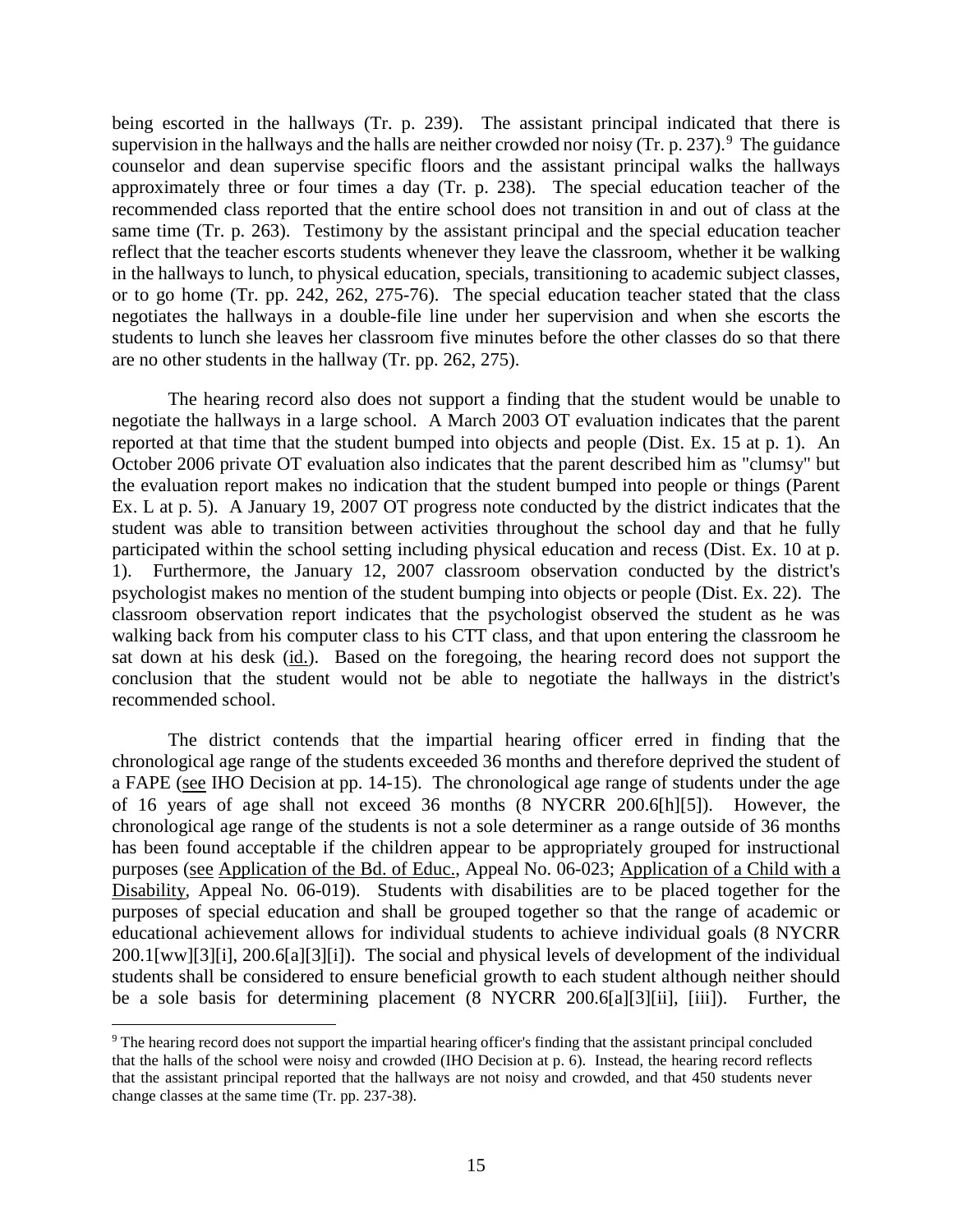management needs of students may vary and the modifications, adaptations and other resources are to be provided to student so that they do not detract from the opportunities of the other students in the class (8 NYCRR 200.6[a][3][iv]).

In the instant case, if the student had attended the district's recommended program he would have attended a self-contained class for students in grades three, four and five (Tr. pp. 240-41). The 12:1 class profile indicates that the students' ages in the proposed class ranged from eight to eleven years old (Dist. Ex. 6 at p. 3). Two of the students in the class were eight years old, one student was nine years old, four students were ten years old, and two students were eleven years old (id. at p. 3). At the time of the impartial hearing, the student was ten years old, and the hearing record supports a finding that the four ten year old children in the class would have offered the student an appropriate age peer group within the class.<sup>10</sup>

Regarding academic grouping, the class profile indicates that instructional levels for reading and math ranged from the pre-primer level to the 5.5 grade level (Dist. Ex. 6 at p. 1). The educational evaluation report indicates that although the student was functioning at or above grade level in math and reading, his low frustration tolerance, reported lack of motivation in the larger class setting, and difficulty attending and concentrating may interfere with his ability to work to his optimum ability in the general education class setting (Parent Ex. G at p. 2). Anxiety and social awkwardness may also hamper his ability to do group work and make meaningful connections with same age peers (id.). According to the June 8, 2007 IEP, the CSE considered that the student functioned academically at grade level, and it recommended moving the student to a 12:1 special class because of his anxiety, low frustration tolerance, attention difficulties and need for consistency (Parent Ex. F at p. 11). The June 8, 2007 IEP reflects the results of the June 2007 administration of the WIAT-II when the student achieved scores within the average to above average range (id. at p. 3). Testimony by the special education teacher reported that she would have provided the student with additional work as necessary to academically challenge him (Tr. p. 278). The June 2007 IEP also reflects that the student's instructional level for listening comprehension and numerical operations was within the fourth grade level, and at the second grade level for writing (Parent Ex. F at p. 3). The instructional levels were well within the above noted instructional level range of the recommended class (see Application of the Dept. of Educ., Appeal No. 08-018).

The special education teacher testified that she breaks the class down into small groups and when she worked with one group the other students work independently (Tr. p. 266).<sup>11</sup> She also stated that since the student is strong in reading she would likely group him in her higher functioning group for that subject (Tr. p. 261). She opined that the student would benefit because he would not feel "so anxious" in a smaller group and he would be able to feel like a leader in the group (Tr. pp. 261-62). To address the student's reading the special education teacher would have used graphic organizers to organize the student's thoughts (Tr. p. 249). In writing, topics would

<sup>&</sup>lt;sup>10</sup> It is unclear from the hearing record that the chronological age range of the students in the proposed class exceeds 36 months because the class profile only indicates the students' ages by years and does not include months (Dist. Ex. 6 at p. 3).

<sup>&</sup>lt;sup>11</sup> Testimony by the parent indicates that when she observed the recommended class in September 2007 she was impressed that the students in the class sat and read (Tr. p. 150).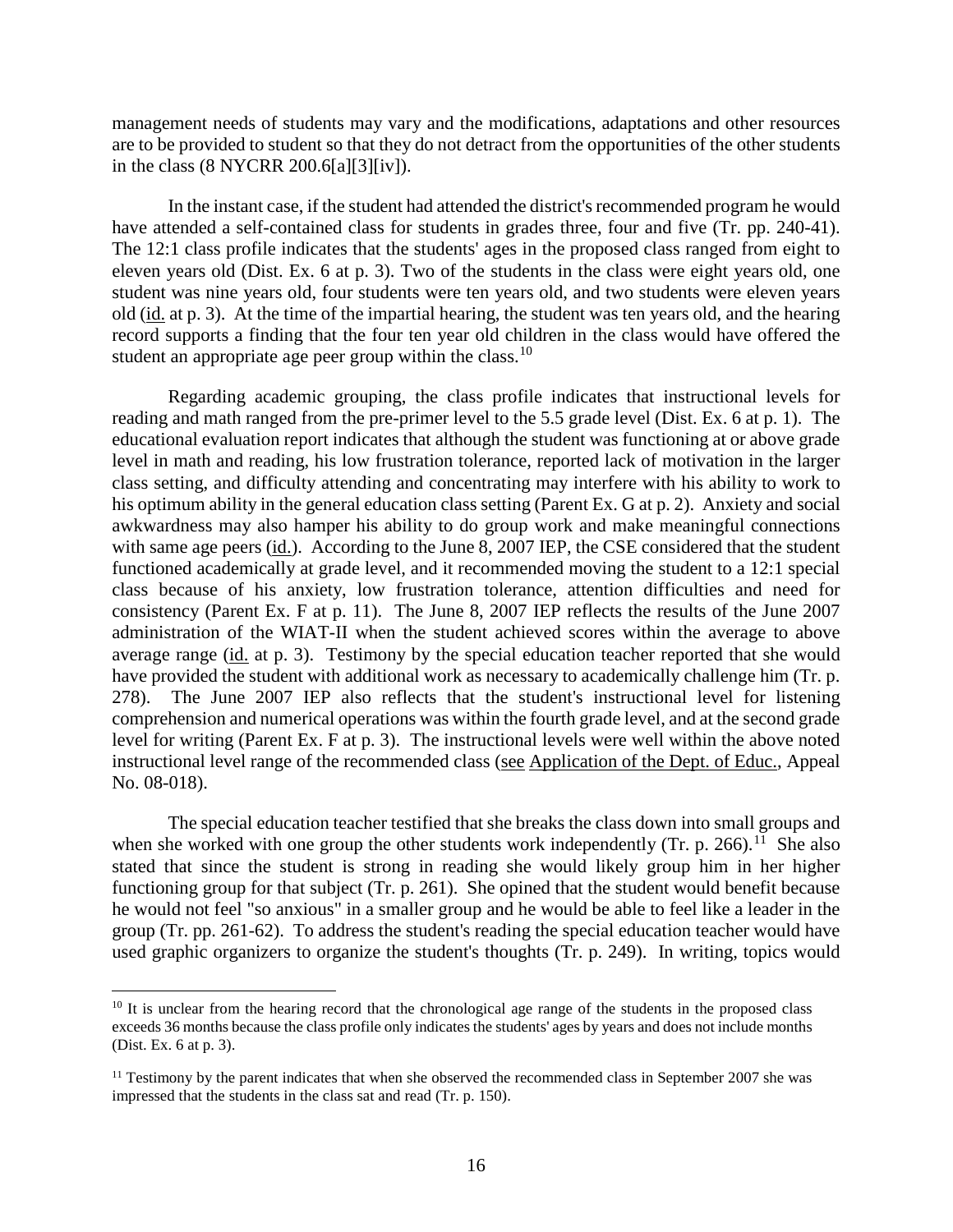be generated by the class from which for student would choose the subject of his writing (id.). Regarding math and multi-step problems, the student would use math organizers and underline and highlight relevant facts (Tr. pp. 249-50). Furthermore, the class profile indicates that two students in the class function intellectually in the above average range, five of the students in the class function below average ability specific to their written skills, four students need assistance socially, seven students receive assistance from the guidance counselor, eight students receive assistance from the speech therapist and one student receives assistance from the occupational therapist (Dist. Ex. 6 at pp. 1-3). Overall, the student's academic, cognitive and social/emotional functioning levels are similar to those described in the class profile (id.). Based on the foregoing, I find that the parent did not establish how the student's grouping would have resulted in a denial of a FAPE. Accordingly, I will reverse the impartial hearing officer's finding that the age range differences in the district's recommended program resulted in a denial of a FAPE.

The district contends that the impartial hearing officer erred in finding that the goals on the student's 2007-08 IEP were not sufficient (see IHO Decision at p. 16). An IEP must include a statement of measurable annual goals, including academic and functional goals designed to meet the student's needs that result from the student's disability to enable the student to be involved in and make progress in the general education curriculum; and meet each of the student's other educational needs that result from the student's disability (see 20 U.S.C. § 1414[d][1][A][i][II]; 34 C.F.R. § 300.320[a][2][i]; 8 NYCRR 200.4[d][2][iii]). Each annual goal shall include the evaluative criteria, evaluation procedures and schedules to be used to measure progress toward meeting the annual goal during the period beginning with placement and ending with the next scheduled review by the committee (8 NYCRR 200.4[d][2][iii][b]; <u>see</u> 20 U.S.C. § 1414[d][1][A][i][III]; 34 C.F.R. § 300.320[a][3]).

Here, the hearing record reflects that the CSE was responsive to the student's changing needs when it convened on January 19, 2007 (Dist. Ex. 3 at p. 13), April 24, 2007 (Dist. Ex. 9) and June 8, 2007 (Parent Ex. F). Each IEP reflects the recommendations of evaluations that were current for the student each time the CSE convened, as demonstrated by the CSE's recommendations to modify and increase the frequency of OT, speech-language therapy and counseling for the student (Parent Exs. F at pp. 2, 10-12; P at pp. 2, 11). The June 8, 2007 IEP accurately reflects the student's academic, social/emotional and physical management needs previously identified in various evaluation and progress reports which support the CSE's determination to change the student's placement to a 12:1 special class (Dist. Exs. 7; 8; 9; 10; 11; 13; 22; Parent. Exs. F at pp. 11-12; G; H; K; L).

The June 2007 IEP contained goals to address the student's reading and listening comprehension skills; math word problem solving skills; perceptual motor skills; written communication skills using writing instruments and/or a keyboard; communication and social skills; pragmatic, receptive, and narrative language skills; vocabulary; and his inferencing and problem solving needs (Parent Ex. F at pp. 6-9). I note that the IEP also contains goals and short term objectives related to areas in which the student demonstrates average abilities. Although not all the goals and short term objectives included in the IEP are measurable, the majority of the short term objectives clarify the annual goals to enable the student's teachers and the parent to understand the CSE's expectations with respect to each annual goal (see W.S. v. Rye City Sch. Dist., 454 F. Supp. 2d 134, 147 [S.D.N.Y. 2006]; Application of a Child with a Disability, Appeal No. 07-117; Application of a Child with a Disability, Appeal No. 06-102). Moreover, I find that the parent has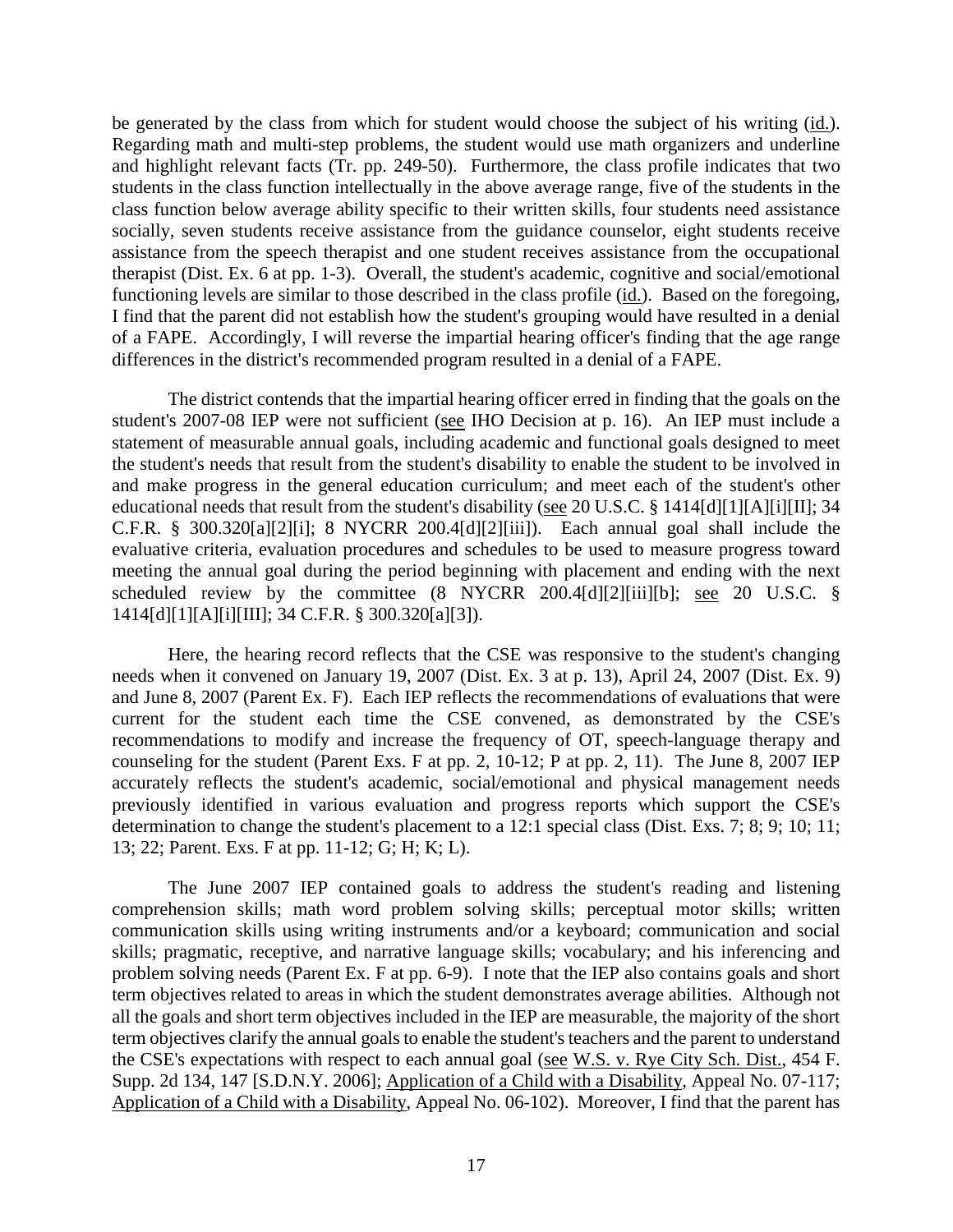not sustained her burden to show that the goals contained in the June 2007 IEP do not adequately address the student's needs so as to enable him to receive educational benefit.

The district further contends that the impartial hearing officer erred in finding that the "DOE failed to establish that the parent was afforded the opportunity to meaningfully participate" in the formulation of the IEP (see IHO Decision at p. 16). The hearing record does not support such a finding. The impartial hearing officer erred as a matter of law in reaching this finding by improperly placing the burden of persuasion upon the school district. Moreover the hearing record factually shows that the parent did meaningfully participate in the formulation of her son's program for the 2007-08 school year. The parent testified that she had been to several CSE meetings since the student was in kindergarten and that she was familiar with the CSE process (Tr. pp. 146-48). The hearing record also reflects that the student's mother was asked by the CSE to read the goals at the June CSE meeting (Tr. pp. 140-41). There is no indication in the hearing record that the parent commented or questioned the goals presented to her. The hearing record reflects that the CSE was responsive to the student's needs as well as to the parent's requests over time, as demonstrated by the CSE's recommendations for initiating speech-language therapy in January 2007 (Dist. Ex. 3 at pp. 14, 23), adding assistive technology in April 2007 (Parent Ex. P at p. 2) and counseling in June 2007 (Parent Ex. F at pp. 2, 12 ), as well as changing the student's placement from a CTT class to a 12:1 special class at the June 8, 2007 CSE meeting (id. at pp. 2, 11). The hearing record reflects the parent's long term experience with the CSE process and the CSE's apparent willingness to work with the parent as a member of the CSE. Based on the foregoing, the hearing record does not support a finding that the CSE significantly impeded the parent's opportunity to participate in the formulation of the student's IEP (see Cerra, 427 F.3d 186; see also Viola v. Arlington Cent. Sch. Dist., 414 F. Supp. 2d 366 [S.D.N.Y. 2006]).

The district contends that the impartial hearing officer erred in allowing the parent to raise the issue of an auditory processing evaluation for the first time in her closing argument (see IHO Decision at p. 16). The party requesting the impartial hearing shall not be allowed to raise issues at the impartial due process hearing that were not raised in the notice unless the original request is amended prior to the impartial hearing (20 U.S.C. § 1415[c][2][E]), the other party otherwise agrees (34 C.F.R. § 300.511[d]; 8 NYCRR 200.5[j][1][ii]). State regulations provide that an impartial hearing officer may grant permission for a party to amend a due process complaint notice, except that such permission may only be granted no later than five days before an impartial hearing commences (8 NYCRR 200.5[i][7][i][b]). In the present case, the parent raised the assertion that the CSE did not recommend an FM trainer for the first time in her closing argument (Tr. p. 285). Here, by permitting counsel for the parent to raise the issue of CSE composition in her closing argument, the impartial hearing officer erred in failing to confine the scope of the impartial hearing to the issues raised in the due process complaint notice (Tr. p. 211). Therefore, I decline to consider this issue (see Application of the Dep't. of Educ., Appeal No. 08-018).

In consideration of the foregoing, I find that the parent did not meet her burden to demonstrate that the district failed to offer the student a FAPE for the 2007-08 school year. I find that the special education and related services recommended by the June 8, 2007 CSE addressed the student's academic, OT, speech-language, social/emotional, and behavioral needs. Therefore, I find that based on the information it had at the time of the June 8, 2007 CSE meeting, the district offered the student a FAPE in the LRE for the 2007-08 school year. Having determined that the district offered the student a FAPE for the 2007-08 school year, I need not address the